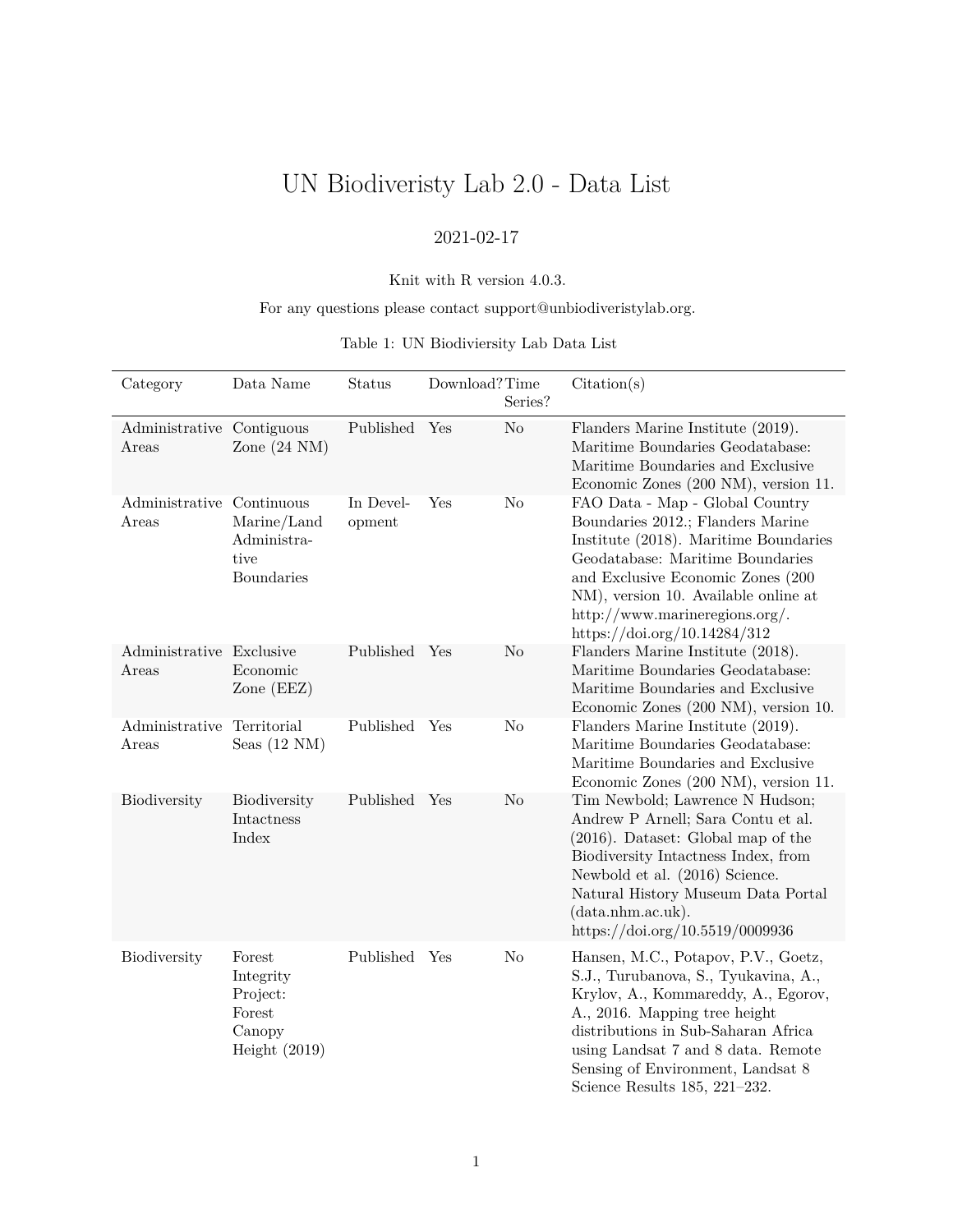| Category            | Data Name                                                    | Status              | Download?Time | Series?        | Citation(s)                                                                                                                                                                                                                                                                                                                                         |
|---------------------|--------------------------------------------------------------|---------------------|---------------|----------------|-----------------------------------------------------------------------------------------------------------------------------------------------------------------------------------------------------------------------------------------------------------------------------------------------------------------------------------------------------|
| <b>Biodiversity</b> | Forest<br>Landscape<br>Integrity<br>Index                    | Published           | Yes           | N <sub>o</sub> | Grantham, H.S., Duncan, A., Evans,<br>T.D. et al. Anthropogenic modification<br>of forests means only $40\%$ of remaining<br>forests have high ecosystem integrity.<br>Nat Commun 11, 5978 (2020).<br>https://doi.org/10.1038/s41467-020-<br>19493-3                                                                                                |
| <b>Biodiversity</b> | Forest<br>Structural<br>Condition<br>Index (FSCI)            | Published           | Yes           | No             | Hansen, A., Barnett, K., Jantz, P.,<br>Phillips, L., Goetz, S.J., Hansen, M.,<br>Venter, O., Watson, J.E.M., Burns, P.,<br>Atkinson, S., Rodríguez-Buritica, S.,<br>Ervin, J., Virnig, A., Supples, C.,<br>Camargo, R.D., 2019. Global humid<br>tropics forest structural condition and<br>forest structural integrity maps. Sci<br>Data $6, 1-12.$ |
| Biodiversity        | Forest<br>Structural<br>Integrity<br>Index (FSII)            | Published           | Yes           | No             | Hansen, A., Barnett, K., Jantz, P. et<br>al. Global humid tropics forest<br>structural condition and forest<br>structural integrity maps. Sci Data 6,<br>232(2019).<br>https://doi.org/10.1038/s41597-019-<br>0214-3                                                                                                                                |
| Biodiversity        | Global Forest<br>Watch: Forest<br>Biodiversity<br>Intactness | In Devel-<br>opment | NA            | No             | Dataset: UNEP-WCMC and Natural<br>History Museum. "Biodiversity<br>Intactness." Accessed from Global<br>Forest Watch on $27/11/2020$ .<br>www.globalforestwatch.org<br>Paper: Hill, S. L. et al. (2019).<br>Measuring forest biodiversity status<br>and changes globally. Frontiers in<br>Forests and Global Change, 2, 70.                         |
| Biodiversity        | Key<br>Biodiversity<br>Areas<br>(Public)                     | Published No        |               | No             | BirdLife International, 2020. World<br>Database of Key Biodiversity Areas.<br>Developed by the KBA Partnership.                                                                                                                                                                                                                                     |
| Biodiversity        | Marine<br>Wilderness                                         | Published Yes       |               | No             | Jones, K. R., Klein, C. J., Halpern, B.<br>S., Venter, O., Grantham, H.,<br>Kuempel, C. D., Watson, J. E.<br>(2018). The Location and Protection<br>Status of Earth's Diminishing Marine<br>Wilderness. Current Biology, 28(15).<br>doi:10.1016/j.cub.2018.06.010                                                                                   |

| Table 1: UN Biodiviersity Lab Data List (continued) |  |
|-----------------------------------------------------|--|
|-----------------------------------------------------|--|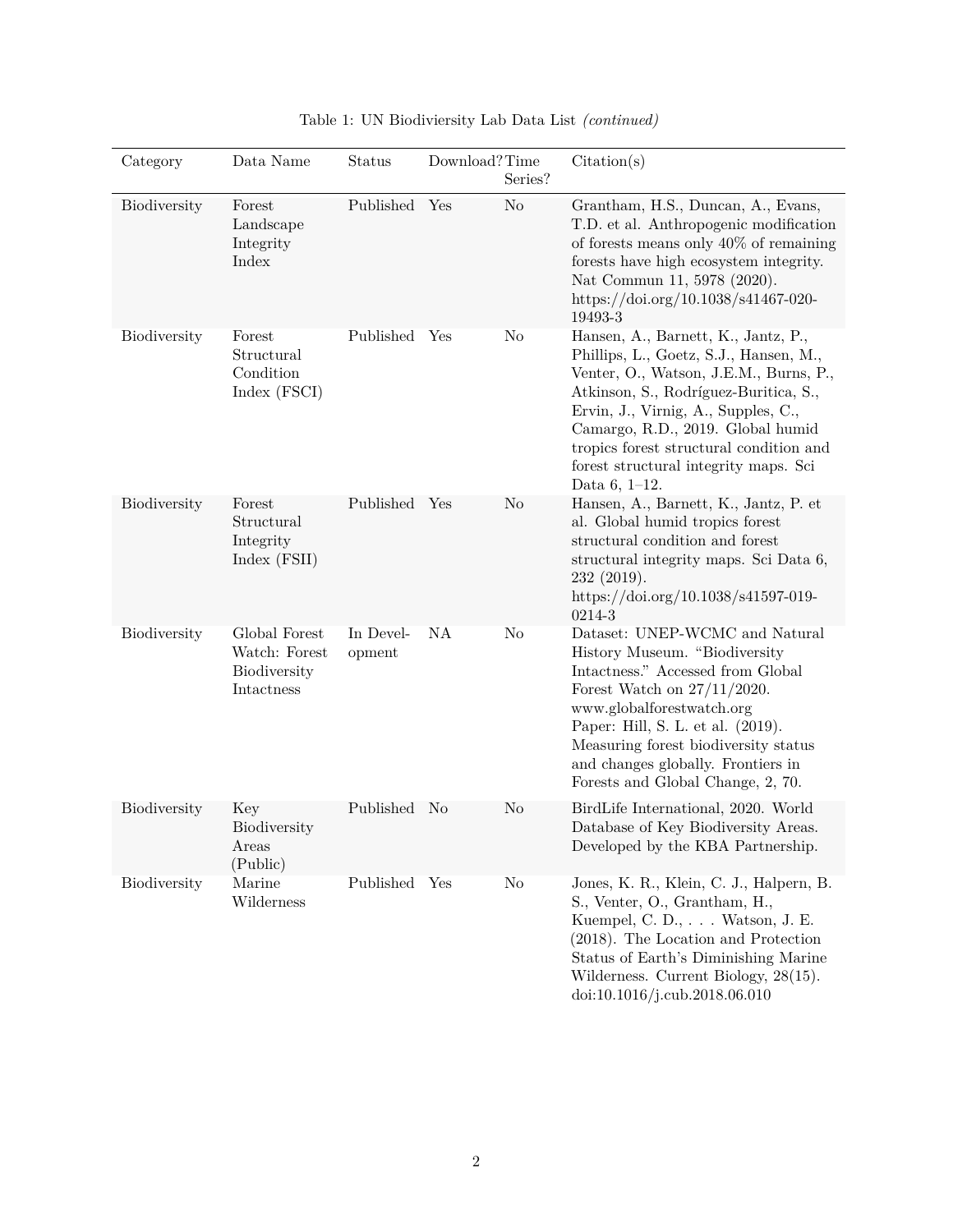| Category     | Data Name                                                                                                                                                 | <b>Status</b> | Download?Time | Series?        | Citation(s)                                                                                                                                                            |
|--------------|-----------------------------------------------------------------------------------------------------------------------------------------------------------|---------------|---------------|----------------|------------------------------------------------------------------------------------------------------------------------------------------------------------------------|
| Biodiversity | NatureMap -<br>Areas of<br>global<br>significance<br>for<br>biodiversity<br>conservation<br>and carbon<br>storage.                                        | Published No  |               | N <sub>o</sub> | Jung, M., et al. (2020). Areas of global<br>importance for terrestrial biodiversity,<br>carbon, and water. BioRxiv.<br>biorxiv.org/content/10.1101/2020.04.16.021444v1 |
| Biodiversity | $\operatorname{NatureMap}$ -<br>Areas of<br>global<br>significance<br>for<br>biodiversity<br>conservation<br>and water<br>provision                       | Published No  |               | No             | Jung, M., et al. (2020). Areas of global<br>importance for terrestrial biodiversity,<br>carbon, and water. BioRxiv.<br>biorxiv.org/content/10.1101/2020.04.16.021444v1 |
| Biodiversity | $\operatorname{NatureMap}$ -<br>Areas of<br>global<br>significance<br>for<br>biodiversity<br>conservation,<br>carbon<br>storage and<br>water<br>provision | Published No  |               | No             | Jung, M., et al. (2020). Areas of global<br>importance for terrestrial biodiversity,<br>carbon, and water. BioRxiv.<br>biorxiv.org/content/10.1101/2020.04.16.021444v1 |
| Biodiversity | NatureMap -<br>Forest<br>Biodiversity<br>Intactness<br>Index                                                                                              | Published No  |               | N <sub>o</sub> | TBD                                                                                                                                                                    |
| Biodiversity | NatureMap -<br>Rarity-<br>Weighted<br>Richness                                                                                                            | Published No  |               | $\rm No$       | TBD                                                                                                                                                                    |
| Biodiversity | NatureMap -<br>Species<br>Richness                                                                                                                        | Published No  |               | $\rm No$       | TBD                                                                                                                                                                    |

Table 1: UN Biodiviersity Lab Data List *(continued)*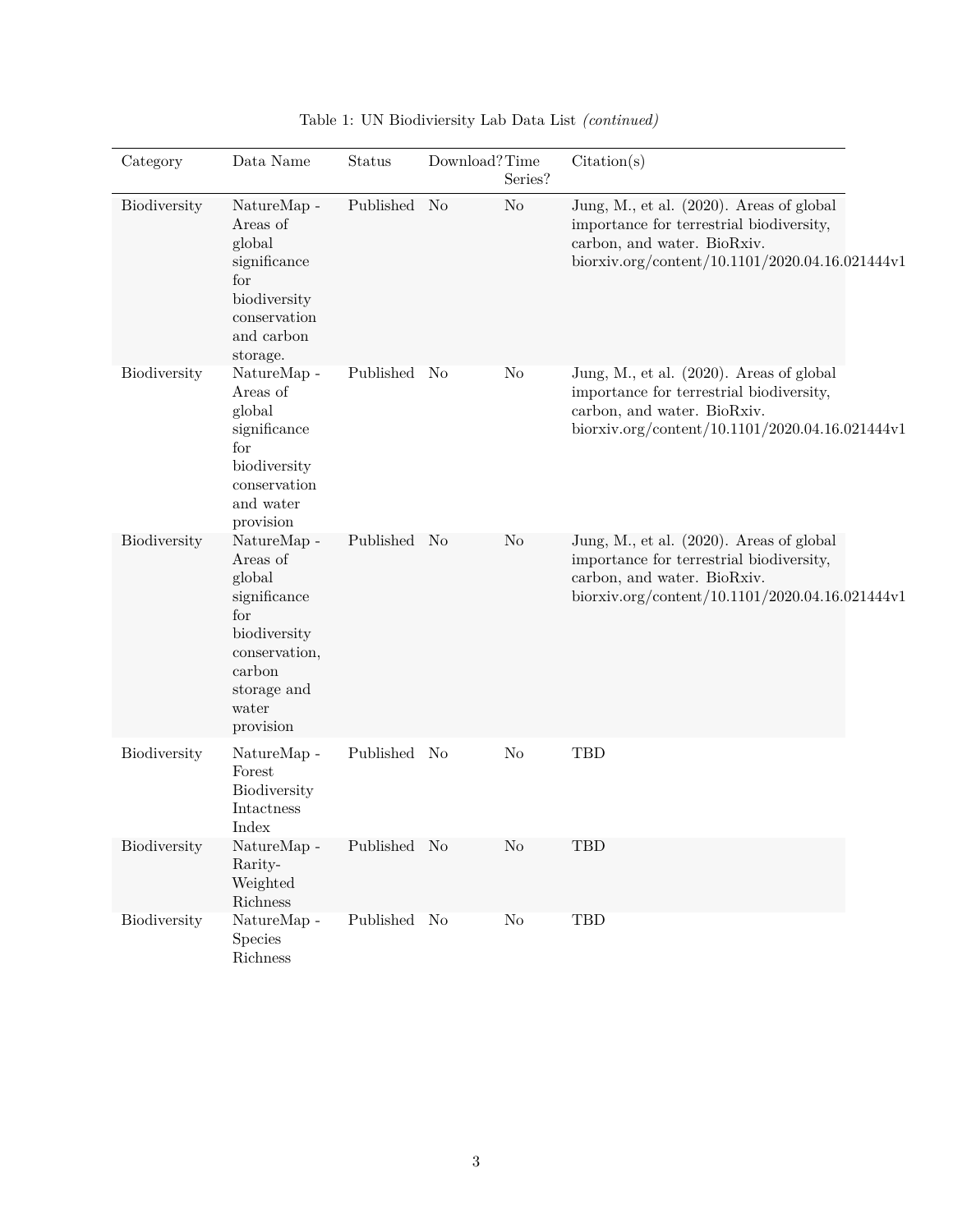| Category            | Data Name                                                     | Status        | Download?Time<br>Series? | Citation(s)                                                                                                                                                                                                                                                                                                                                                                                                                                                                                                                                                                                                                                                                                                                                                                                                                                                                                                                                                                                                                                                                                                                                                                                  |
|---------------------|---------------------------------------------------------------|---------------|--------------------------|----------------------------------------------------------------------------------------------------------------------------------------------------------------------------------------------------------------------------------------------------------------------------------------------------------------------------------------------------------------------------------------------------------------------------------------------------------------------------------------------------------------------------------------------------------------------------------------------------------------------------------------------------------------------------------------------------------------------------------------------------------------------------------------------------------------------------------------------------------------------------------------------------------------------------------------------------------------------------------------------------------------------------------------------------------------------------------------------------------------------------------------------------------------------------------------------|
| <b>Biodiversity</b> | NatureMap -<br>Threatened<br><b>Species</b><br>Richness       | Published     | No<br>No                 | Brooks, T. M. et al. (2019).<br>Measuring Terrestrial Area of Habitat<br>(AOH) and Its Utility for the IUCN<br>Red List. Trends in Ecology $\&$<br>Evolution 34:977-986.<br>doi.org/10.1016/j.tree.2019.06.009BGCI<br>(2019).<br><b>IUCN</b> Red List of Threatened Species<br>$(2019)$ Version 2019.2.<br>www.iucnredlist.org<br>ThreatSearch online database.<br>bgci.org/threat_search<br>Enquist, B.J. et al. (In prep.).<br>Botanical big data shows that plant<br>diversity in the New World is driven<br>by climatic-linked differences in<br>evolutionary rates and biotic exclusion.<br>Jung, M., et al. $(2020)$ . A global map of<br>terrestrial habitat types. Sci. Data 7,<br>256. www.nature.com/articles/s41597-<br>020-00599-8.<br>Maitner, B.S. et al. (2017). The BIEN<br>R package: A tool to access the<br>Botanical Information and Ecology<br>Network (BIEN) database. Methods in<br>Ecology and Evolution; 9:373-379.<br>doi/10.1111/2041-210X.12861<br>Roll, U. et al. (2017), The global<br>distribution of tetrapods reveals a<br>need for targeted reptile conservation,<br>Nature Ecology & Evolution, 1:<br>$1677 - 1682,$<br>doi.org/10.1038/s41559-017-0332-2 |
| Biodiversity        | Terrestrial<br><b>Biomes</b><br>(Ecore-<br>$\text{gions}2017$ | Published Yes | N <sub>o</sub>           | Dinerstein, Eric et al. "An<br>Ecoregion-Based Approach to<br>Protecting Half the Terrestrial Realm."<br>Bioscience vol. 67,6 (2017): 534-545.<br>$doi:10.1093/bi$ osci/bix014                                                                                                                                                                                                                                                                                                                                                                                                                                                                                                                                                                                                                                                                                                                                                                                                                                                                                                                                                                                                               |

Table 1: UN Biodiviersity Lab Data List *(continued)*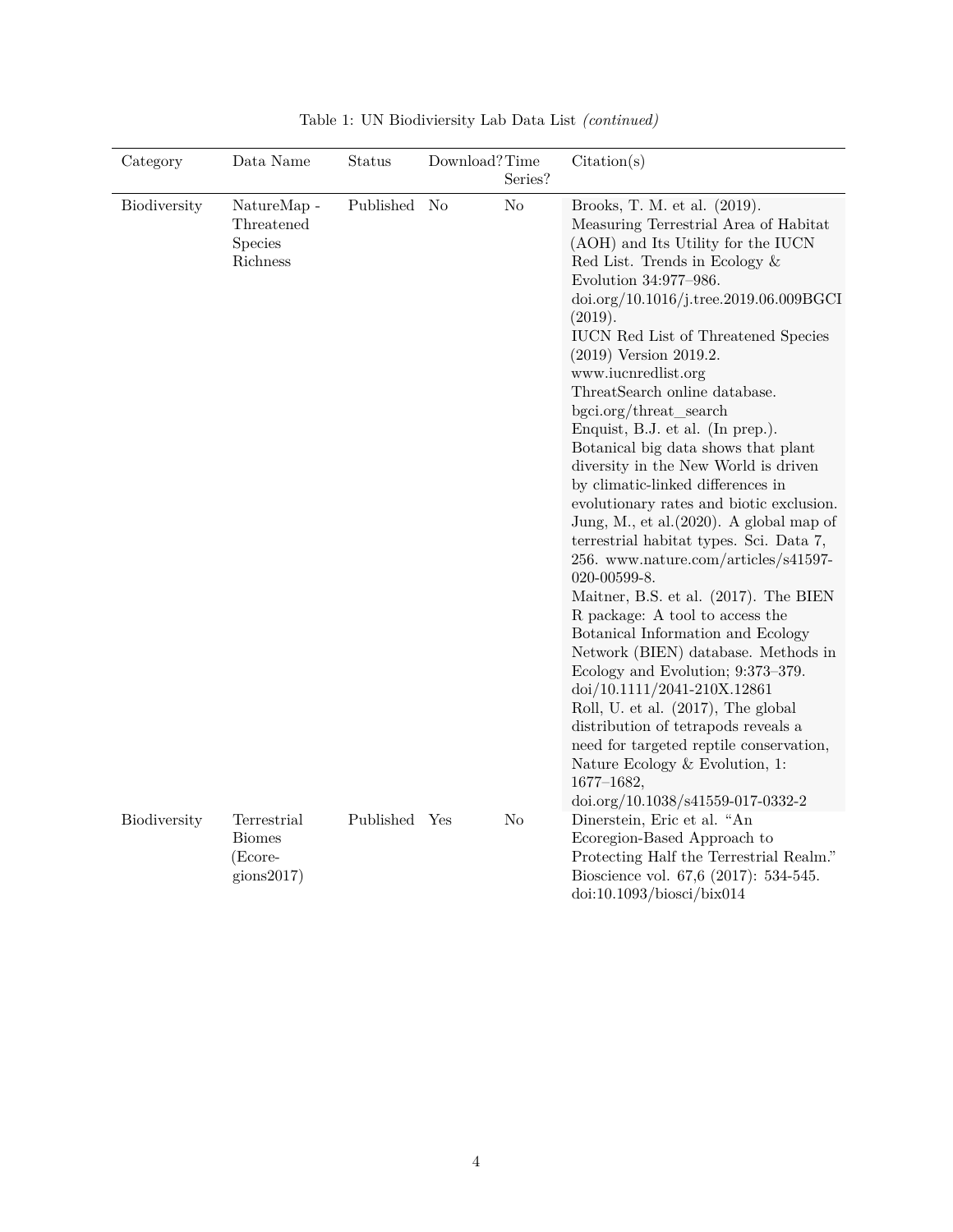| Category                                       | Data Name                                                           | Status              | Download?Time                                                                              | Series?  | Citation(s)                                                                                                                                                                                                                                                                                                                                                                                                                                                                        |
|------------------------------------------------|---------------------------------------------------------------------|---------------------|--------------------------------------------------------------------------------------------|----------|------------------------------------------------------------------------------------------------------------------------------------------------------------------------------------------------------------------------------------------------------------------------------------------------------------------------------------------------------------------------------------------------------------------------------------------------------------------------------------|
| Biodiversity                                   | World<br>Ecosystems                                                 | Published Yes       |                                                                                            | No       | Sayre, R., Karagulle, D., Frye, C.,<br>Boucher, T., Wolff, N.H., Breyer, S.,<br>Wright, D., Martin, M., Butler, K.,<br>Van Graafeiland, K., Touval, J.,<br>Sotomayor, L., McGowan, J., Game,<br>E.T., Possingham, H., 2020. An<br>assessment of the representation of<br>ecosystems in global protected areas<br>using new maps of World Climate<br>Regions and World Ecosystems.<br>Global Ecology and Conservation 21,<br>e00860.<br>https://doi.org/10.1016/j.gecco.2019.e00860 |
| Biodiversity,<br>Habitats and<br><b>Biomes</b> | Global Forest<br>Watch: Forest<br>Biodiversity<br>Importance        | In Devel-<br>opment | NA                                                                                         | No       | Hill, S. L. et al. 2019. Measuring<br>forest biodiversity status and changes<br>globally. Frontiers in Forests and<br>Global Change, 2, 70.<br>IUCN, BirdLife International, and<br>UNEP-WCMC (2016). "Biodiversity<br>importance". Accessed from Global<br>Forest Watch on $27/11/2020$ .<br>www.globalforestwatch.org.                                                                                                                                                           |
| Climate $&$<br>Carbon                          | Aboveground<br><b>Biomass</b><br>Carbon<br>Density 2010             | Published Yes       |                                                                                            | No       | Spawn, S.A., and H.K. Gibbs. 2020.<br>Global Aboveground and Belowground<br>Biomass Carbon Density Maps for the<br>Year 2010. ORNL DAAC, Oak Ridge,<br>Tennessee, USA.<br>https://doi.org/10.3334/ORNLDAAC/1763                                                                                                                                                                                                                                                                    |
| Climate $\&$<br>Carbon                         | Belowground<br><b>Biomass</b><br>Carbon<br>Density 2010             | Published           | Yes                                                                                        | No       | Spawn, S.A., and H.K. Gibbs. 2020.<br>Global Aboveground and Belowground<br>Biomass Carbon Density Maps for the<br>Year 2010. ORNL DAAC, Oak Ridge,<br>Tennessee, USA.<br>https://doi.org/10.3334/ORNLDAAC/1763                                                                                                                                                                                                                                                                    |
| Climate $\&$<br>Carbon                         | Change in<br>Aboveground<br>Woody<br>Carbon<br>Density<br>2003-2014 | Published           | $\overline{N_{O}}$ -<br>need to<br>confirm<br>if re-<br>projection<br>restricts<br>sharing | No       | Baccini, A., W. Walker, L. Carvalho,<br>M. Farina, D. Sulla-Menashe, R.A.<br>Houghton. 2017. Tropical forests are a<br>net carbon source based on<br>aboveground measurements of gain<br>and loss. Science 2017 Vol. 358, Issue<br>6360, pp. 230-234<br>DOI:10.1126/science.aam5962.                                                                                                                                                                                               |
| Climate $\&$<br>Carbon                         | Global<br>Mangrove Soil<br>Carbon                                   | Published           | Yes                                                                                        | $\rm No$ | Sanderman J, Hengl T, Fiske G, Solvik<br>K, Adame MF, Benson L, et al. A<br>global map of mangrove forest soil<br>carbon at 30 m spatial resolution.<br>Environ Res Lett. 2018;13: 055002.<br>$doi:10.1088/1748-9326/aabe1c$                                                                                                                                                                                                                                                       |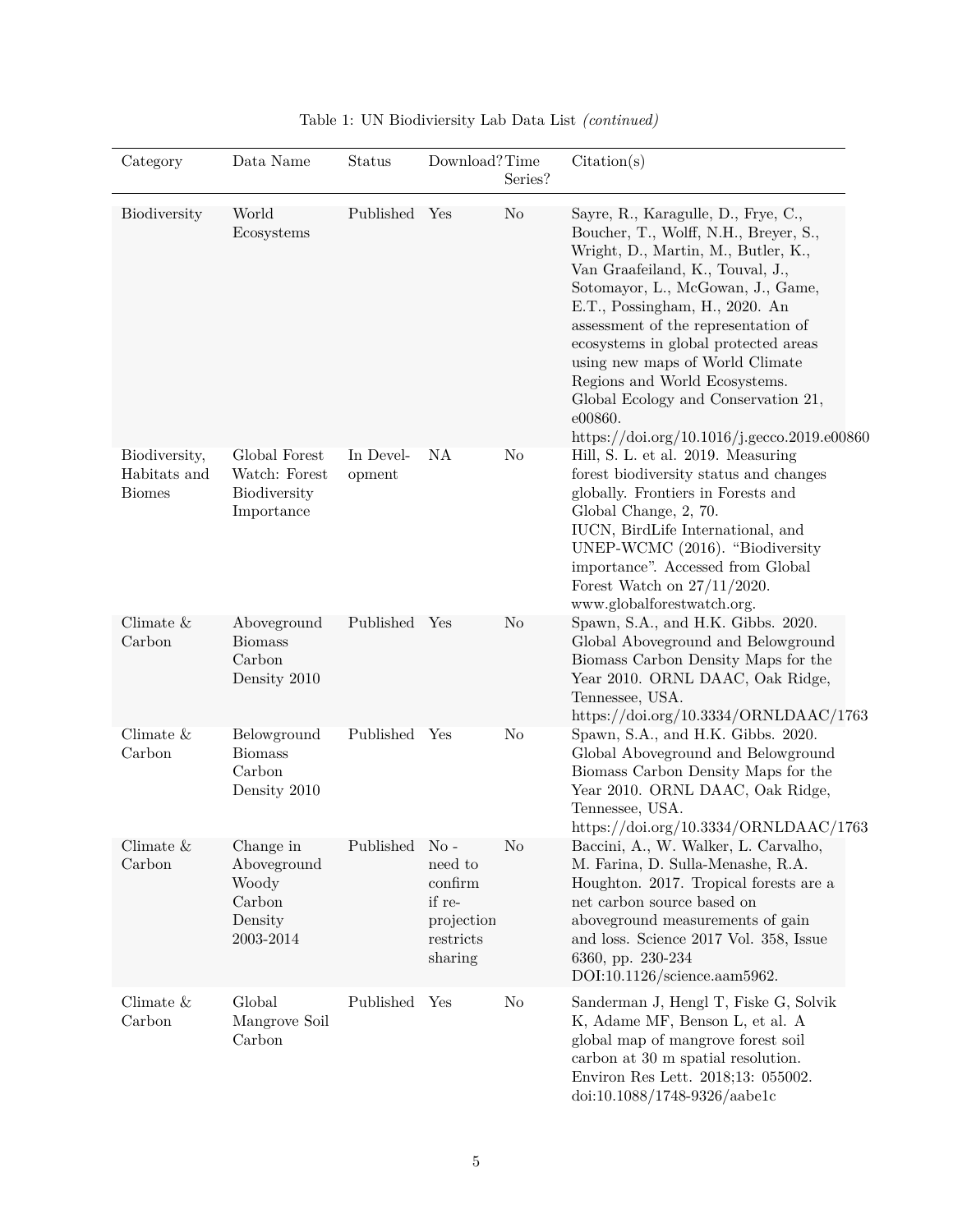| Category               | Data Name                                                                      | Status        | Download?Time | Series?        | Citation(s)                                                                                                                                                                                                                                                                |
|------------------------|--------------------------------------------------------------------------------|---------------|---------------|----------------|----------------------------------------------------------------------------------------------------------------------------------------------------------------------------------------------------------------------------------------------------------------------------|
| Climate $\&$<br>Carbon | Global<br>Patterns in<br>Marine<br>Sediment<br>Carbon<br>Stocks<br>Carbon      | Published Yes |               | N <sub>o</sub> | Atwood TB, Witt A, Mayorga J,<br>Hammill E, Sala E. (2020). Global<br>patterns in marine sediment carbon<br>stocks. Frontiers in Marine Science.<br>Paper DOI:<br>https://doi.org/10.3389/fmars.2020.00165.<br>Data DOI:<br>https://doi.org/10.6084/m9.figshare.9941816.v1 |
| Climate $&$<br>Carbon  | GLOSIS -<br>Global Soil<br>Organic<br>Carbon                                   | Published Yes |               | No             | FAO GSP and ITPS, 2019. Global Soil<br>Organic Carbon Map (GSOC map)                                                                                                                                                                                                       |
| Climate $\&$<br>Carbon | Increase in<br>SOC on<br>Croplands<br>After 20 Years                           | Published Yes |               | No             | Zomer, R.J., Bossio, D.A., Sommer,<br>R., Verchot, L.V., 2017. Global<br>Sequestration Potential of Increased<br>Organic Carbon in Cropland Soils.<br>Scientific Reports 7, 15554.<br>https://doi.org/10.1038/s41598-017-<br>15794-8                                       |
| Climate $&$<br>Carbon  | <b>MODIS</b><br><b>NDVI 2000 -</b><br>2020                                     | Published Yes |               | No             | Didan, K. (2015). MOD13Q1<br>MODIS/Terra Vegetation Indices<br>16-Day L3 Global 250m SIN Grid<br>V006 [Data set]. NASA EOSDIS Land<br>Processes DAAC. Accessed 2020-12-07<br>from<br>https://doi.org/10.5067/MODIS/MOD13Q1.006                                             |
| Climate $\&$<br>Carbon | NatureMap -<br>Live Biomass<br>Carbon<br>Density                               | Published No  |               | No             | García-Rangel, S. et al. (In prep)<br>Global distribution of natural carbon<br>stocks potentially vulnerable to land<br>use changes                                                                                                                                        |
| Climate $&$<br>Carbon  | NatureMap -<br>Vulnerable<br>Soil Organic<br>Carbon<br>Density                 | Published No  |               | N <sub>o</sub> | García-Rangel, S. et al. (In prep)<br>Global distribution of natural carbon<br>stocks potentially vulnerable to land<br>use changes.                                                                                                                                       |
| Ecosystem<br>Services  | Aqueduct<br>Global<br>Database<br>Current -<br><b>Baseline</b><br>Water Stress | Published Yes |               | No             | Gassert, F., M. Landis, M. Luck, P.<br>Reig, and T. Shiao. 2014. "Aqueduct<br>Global Maps 2.1." Working Paper.<br>Washington, DC: World Resources<br>Institute. Available online at<br>http://www.wri.org/publication/aqueduct-<br>metadata-global.                        |
| Ecosystem<br>Services  | Global<br>Wetlands:<br>Tropical and<br>Subtropical<br>Wetlands<br>Distribution | Published Yes |               | N <sub>o</sub> | Gumbricht et al. (2017) An expert<br>system model for mapping tropical<br>wetlands and peatlands reveals South<br>America as the largest contributor.<br>Global Change<br>Biology. DOI: 10.1111/gcb.13689                                                                  |

| Table 1: UN Biodiviersity Lab Data List (continued) |
|-----------------------------------------------------|
|-----------------------------------------------------|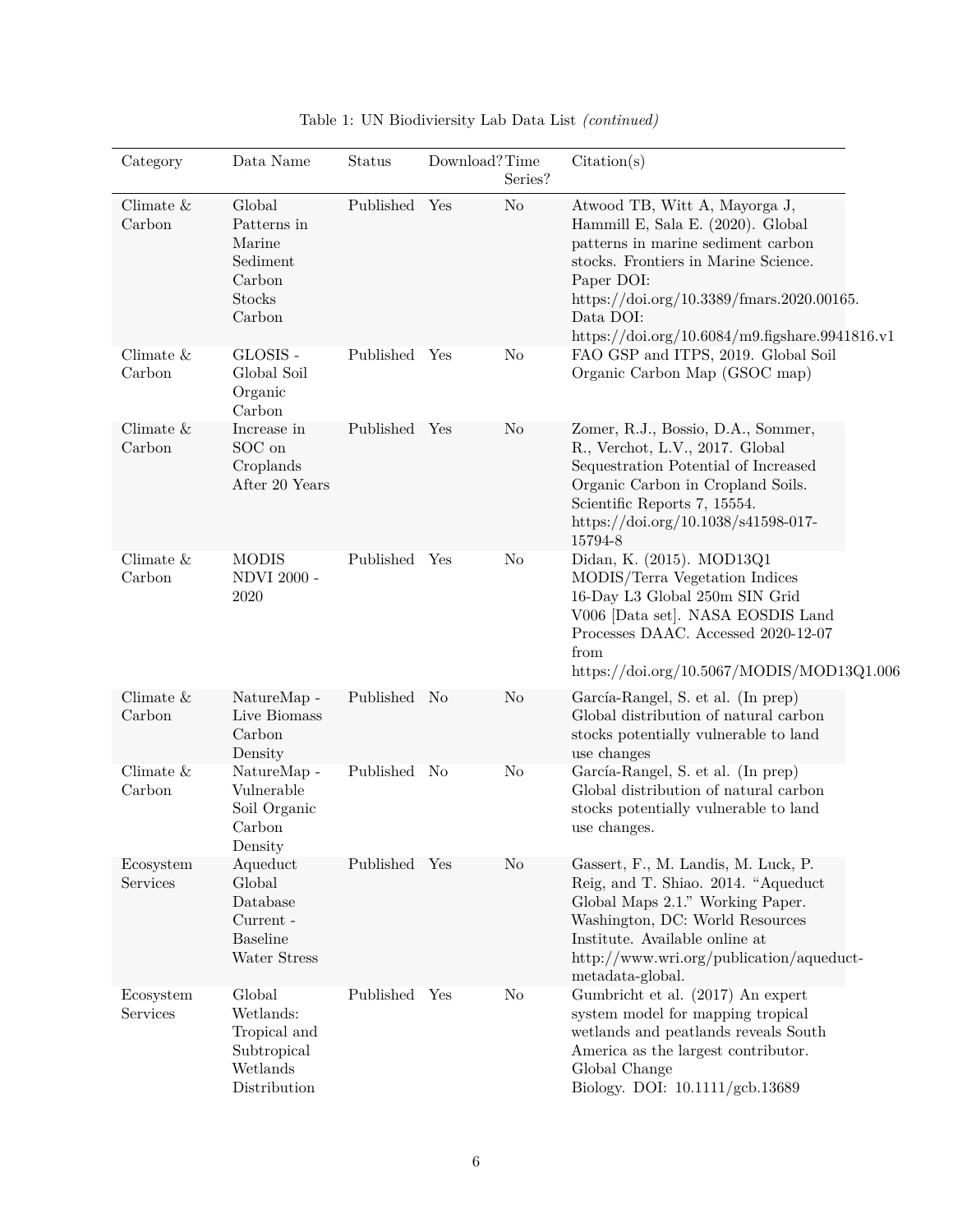| Category                      | Data Name                                                          | Status        | Download?Time | Series?        | Citation(s)                                                                                                                                                                                                                                                                                                                                                                                                                                                                   |
|-------------------------------|--------------------------------------------------------------------|---------------|---------------|----------------|-------------------------------------------------------------------------------------------------------------------------------------------------------------------------------------------------------------------------------------------------------------------------------------------------------------------------------------------------------------------------------------------------------------------------------------------------------------------------------|
| Ecosystem<br>Services         | Global Wind<br>Atlas: Power<br>Density                             | Published Yes |               | N <sub>o</sub> | [Data/information/map obtained from<br>the "Global Wind Atlas 3.0, a free,<br>web-based application developed,<br>owned and operated by the Technical<br>University of Denmark (DTU). The<br>Global Wind Atlas 3.0 is released in<br>partnership with the World Bank<br>Group, utilizing data provided by<br>Vortex, using funding provided by the<br>Energy Sector Management Assistance<br>Program (ESMAP). For additional<br>information:<br>https://globalwindatlas.info" |
| Ecosystem<br>Services         | <b>MODIS</b><br>Enhanced<br>Vegetation<br>Index (EVI)<br>2000-2019 | Published Yes |               | N <sub>o</sub> | Didan, K. (2015). MOD13Q1<br>MODIS/Terra Vegetation Indices<br>16-Day L3 Global 250m SIN Grid<br>V006 [Data set]. NASA EOSDIS Land<br>Processes DAAC. Accessed 2020-02-10<br>from<br>https://doi.org/10.5067/MODIS/MOD13Q1.006                                                                                                                                                                                                                                                |
| Ecosystem<br>Services         | <b>MODIS Gross</b><br>Primary<br>Production<br>(GPP)               | Published Yes |               | No             | Running, S., Mu, Q., Zhao, M. (2015).<br>MOD17A2H MODIS/Terra Gross<br>Primary Productivity 8-Day L4 Global<br>500m SIN Grid V006 [Data set].<br><b>NASA EOSDIS Land Processes</b><br>DAAC. Accessed 2021-01-22 from<br>https://doi.org/10.5067/MODIS/MOD17A2H.006                                                                                                                                                                                                            |
| Ecosystem<br>Services         | MODIS Net<br>Primary<br>Production<br>(NPP)                        | Published Yes |               | N <sub>o</sub> | Running, S., Zhao, M. (2019).<br><i>MOD17A3HGF MODIS/Terra Net<br/>Primary Production Gap-Filled Yearly<br/>L4 Global 500 m SIN Grid V006</i><br>[Data set]. NASA EOSDIS Land<br>Processes DAAC. Accessed 2021-01-25<br>from<br>https://doi.org/10.5067/MODIS/MOD17A3HGF.006                                                                                                                                                                                                  |
| Ecosystem<br>Services         | NatureMap -<br>Potential<br>Clean Water<br>Provision               | Published No  |               | N <sub>o</sub> | Mulligan, M. (2013) WaterWorld: a<br>self-parameterising, physically based<br>model for application in data-poor but<br>problem-rich environments globally.<br>Hydrology research 44, 5; 748-769.                                                                                                                                                                                                                                                                             |
| Ecosystem<br>Services         | NatureMap -<br>Realised<br>Clean water<br>provision                | Published No  |               | No             | <b>TBD</b>                                                                                                                                                                                                                                                                                                                                                                                                                                                                    |
| Habitats and<br><b>Biomes</b> | <b>ALOS</b> Global<br>Digital<br>Surface Model                     | Published Yes |               | No             | Japan Aerospace Exploration Agency<br>(JAXAJ). ALOS World 3D - 30m<br>(AW3D30).                                                                                                                                                                                                                                                                                                                                                                                               |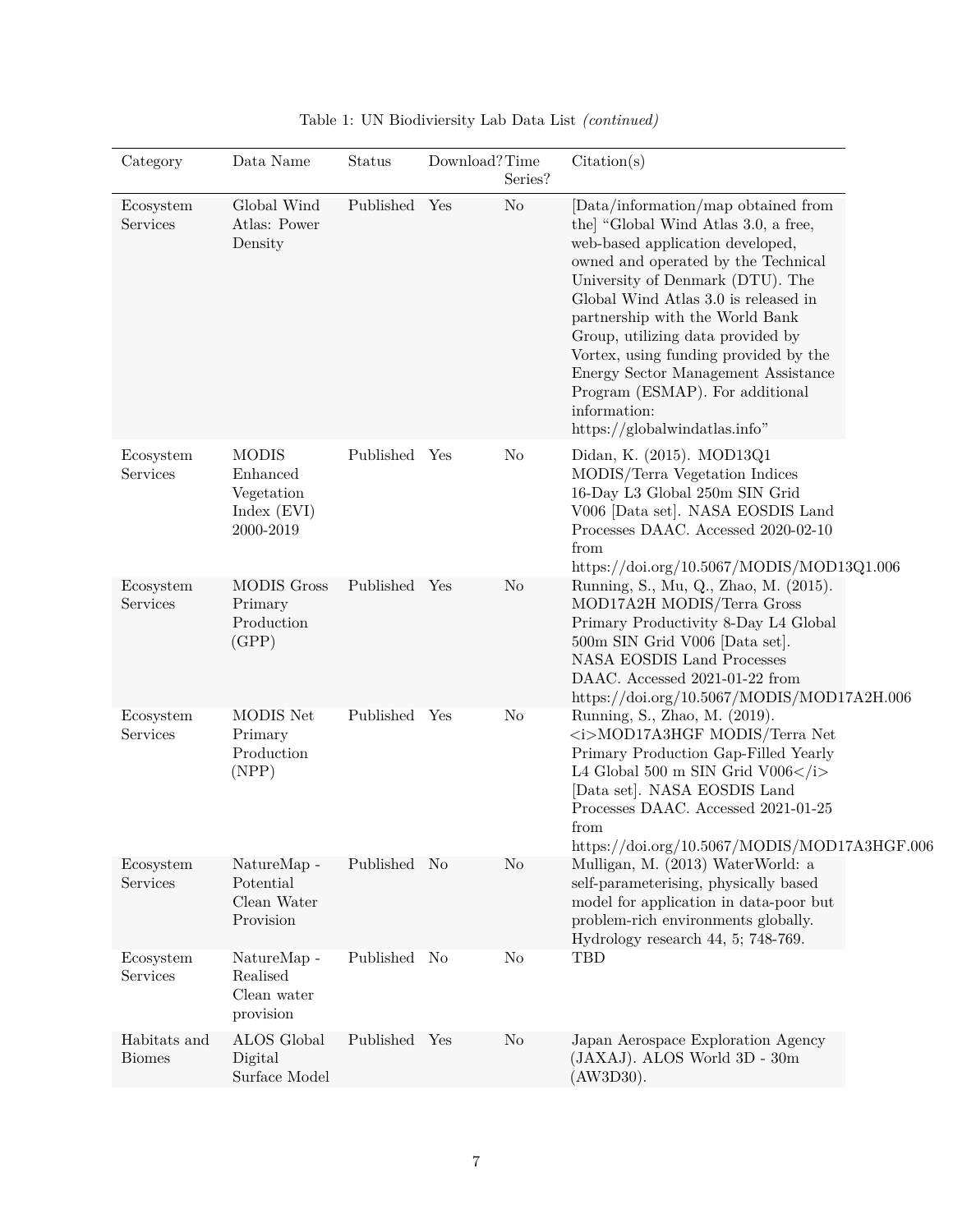| Category                      | Data Name                           | <b>Status</b> | Download?Time<br>Series? | Citation(s)                                                                                                                                                                                                                                                                                                                                                                                                                                  |
|-------------------------------|-------------------------------------|---------------|--------------------------|----------------------------------------------------------------------------------------------------------------------------------------------------------------------------------------------------------------------------------------------------------------------------------------------------------------------------------------------------------------------------------------------------------------------------------------------|
| Habitats and<br><b>Biomes</b> | Forest<br>Connectivity              | Published Yes | No                       | Jantz, P., et al. In Prep. Forest<br>Spatial Morphology Database 1.0.<br>Hansen, M.C., et al. 2013.<br>High-Resolution Global Maps of<br>21st-Century Forest Cover Change.<br>Science 342, 850-853. DOI:<br>10.1126/science.1244693.<br>Potapov, P., et al., 2017. The last<br>frontiers of wilderness: Tracking loss of<br>intact forest landscapes from 2000 to<br>2013. Science Advances 3, e1600821.<br>$10.1126/\text{sciadv}.1600821.$ |
| Habitats and<br><b>Biomes</b> | Forest Frag-<br>mentation -<br>2000 | Published Yes | No                       | Jantz, P., et al. In Prep. Forest<br>Spatial Morphology Database 1.0.<br>Hansen, M.C., et al. 2013.<br>High-Resolution Global Maps of<br>21st-Century Forest Cover Change.<br>Science 342, 850-853. DOI:<br>10.1126/science.1244693.<br>Potapov, P., et al., 2017. The last<br>frontiers of wilderness: Tracking loss of<br>intact forest landscapes from 2000 to<br>2013. Science Advances 3, e1600821.<br>10.1126/sciadv.1600821.          |
| Habitats and<br><b>Biomes</b> | Forest Frag-<br>mentation -<br>2012 | Published Yes | No                       | Jantz, P., et al. In Prep. Forest<br>Spatial Morphology Database 1.0.<br>Hansen, M.C., et al. 2013.<br>High-Resolution Global Maps of<br>21st-Century Forest Cover Change.<br>Science 342, 850–853. DOI:<br>10.1126/science.1244693. Potapov, P.,<br>et al., 2017. The last frontiers of<br>wilderness: Tracking loss of intact<br>forest landscapes from 2000 to 2013.<br>Science Advances 3, e1600821.<br>$10.1126/\text{sciadv}.1600821.$ |
| Habitats and<br><b>Biomes</b> | Global Forest<br>Cover              | Published Yes | No                       | Hansen, M. C., P. V. Potapov, R.<br>Moore, M. Hancher, S. A. Turubanova,<br>A. Tyukavina, D. Thau, S. V.<br>Stehman, S. J. Goetz, T. R. Loveland,<br>A. Kommareddy, A. Egorov, L. Chini,<br>C. O. Justice, and J. R. G. Townshend.<br>2013. "High-Resolution Global Maps<br>of 21st-Century Forest Cover Change."<br>Science 342 (15 November): 850–53.                                                                                      |

| Table 1: UN Biodiviersity Lab Data List (continued) |  |
|-----------------------------------------------------|--|
|-----------------------------------------------------|--|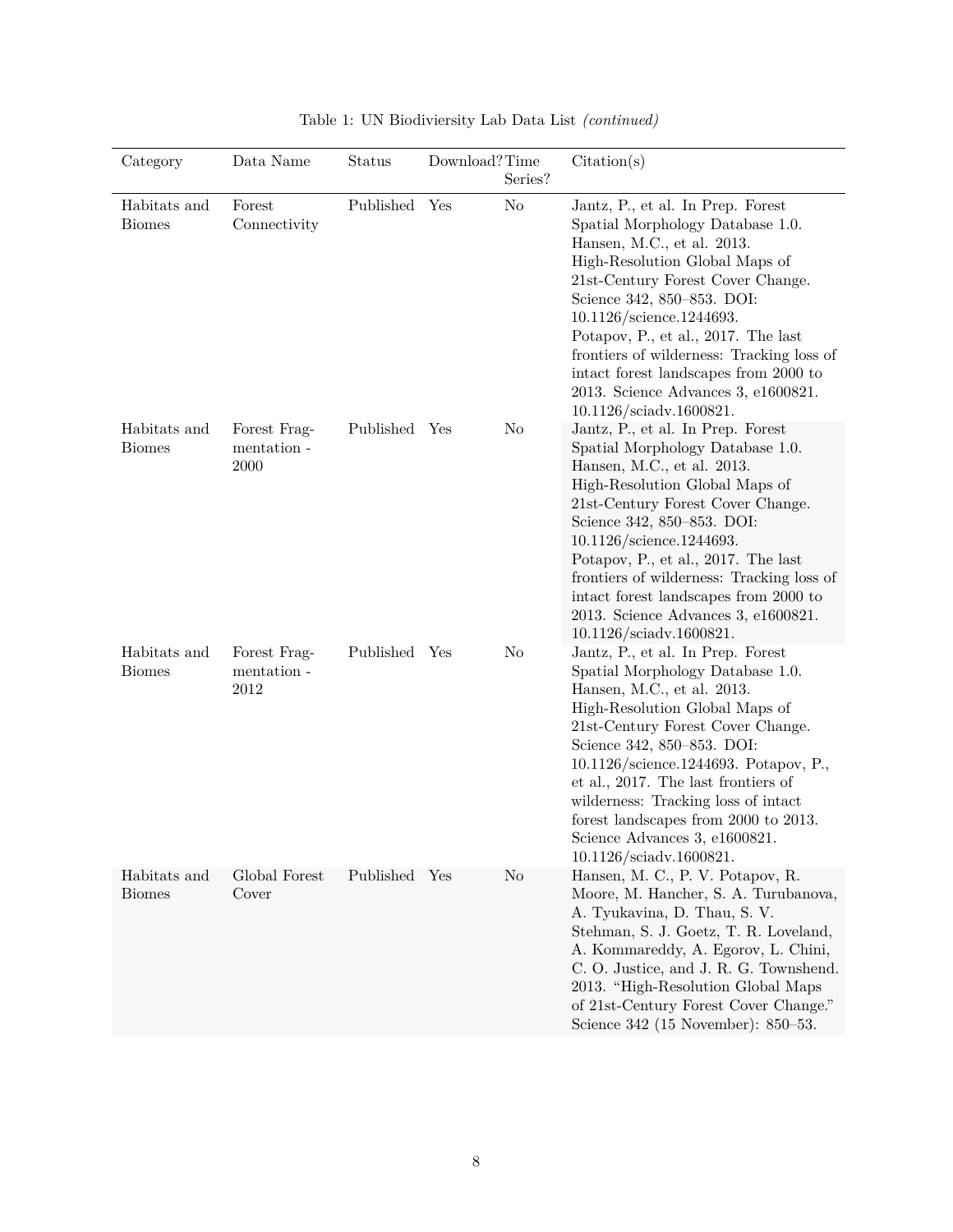| Category                                             | Data Name                                                                                   | Status              | Download?Time | Series?        | Citation(s)                                                                                                                                                                                                                                                                                                              |
|------------------------------------------------------|---------------------------------------------------------------------------------------------|---------------------|---------------|----------------|--------------------------------------------------------------------------------------------------------------------------------------------------------------------------------------------------------------------------------------------------------------------------------------------------------------------------|
| Habitats and<br><b>Biomes</b>                        | Intact Forest<br>Landscapes<br>(IFLs)                                                       | Published Yes       |               | No             | Potapov, P., Hansen, M. C.,<br>Laestadius L., Turubanova S.,<br>Yaroshenko A., Thies C., Smith<br>W.,Zhuravleva I., Komarova A.,<br>Minnemeyer S., Esipova E. 2016. "The<br>last frontiers of wilderness: Tracking<br>loss of intact forest landscapes from<br>$2000$ to $2013"$ Science Advances, $2017;$<br>3:e1600821 |
| Habitats and<br><b>Biomes</b>                        | NatureMap -<br>Global<br>Habitats                                                           | Published No        |               | No             | Jung, M., Dahal, P.R., Butchart,<br>S.H.M., Donald, P.F., De Lamo, X.,<br>Lesiv, M., Kapos, V., Rondinini, C.,<br>Visconti, P., $(2020)$ . A global map of<br>terrestrial habitat types. Sci. Data 7,<br>256.<br>https://www.nature.com/articles/s41597-<br>020-00599-8                                                  |
| Habitats and<br>Biomes, Ad-<br>ministrative<br>Areas | Global Islands<br>Explorer                                                                  | In Devel-<br>opment | Yes           | N <sub>o</sub> | USGS/ESRI/WCMC/Island<br>Conservation. (2018). Global Islands<br>Explorer. Retrieved from<br>https://rmgsc.cr.usgs.gov/gie/gie.shtml.                                                                                                                                                                                    |
| Human<br>Impact                                      | Crop<br>Suitability<br>2011-2100                                                            | Published Yes       |               | N <sub>o</sub> | Zabel F., Putzenlechner B., Mauser W.<br>$(2014)$ : Global agricultural land<br>$resources - a high resolution suitability$<br>evaluation and its perspectives until<br>2100 under climate change conditions.<br>Online available: PLOS ONE. DOI:<br>10.1371/journal.pone.0107522                                        |
| Human<br>Impact                                      | Crop<br>Suitability<br>Change<br>1981-2100                                                  | Published Yes       |               | No             | Zabel F., Putzenlechner B., Mauser W.<br>$(2014)$ : Global agricultural land<br>$resources - a high resolution suitability$<br>evaluation and its perspectives until<br>2100 under climate change conditions.<br>Online available: PLOS ONE. DOI:<br>$10.1371$ /journal.pone.0107522                                     |
| Human<br>Impact                                      | DMSP-<br>OLS/VIIRS<br>harmonized<br>global<br>nighttime<br>light dataset<br>1992 to 2018    | Published Yes       |               | No             | Li, X., Zhou, Y., Zhao, M., Zhao, X.,<br>2020. A harmonized global nighttime<br>light dataset 1992-2018. Scientific<br>Data 7, 168.<br>https://doi.org/10.1038/s41597-020-<br>$0510-y$                                                                                                                                   |
| Human<br>Impact                                      | Global<br>Georeferenced<br>Database of<br>Dams<br>$(GOOD)$ -<br>$\operatorname{Catchments}$ | Published Yes       |               | $\rm No$       | Mulligan, M., van Soesbergen, A. &<br>Sáenz, L. GOODD, a global dataset of<br>more than 38,000 georeferenced dams.<br>Sci Data 7, 31 (2020).<br>https://doi.org/10.1038/s41597-020-<br>0362-5                                                                                                                            |

| Table 1: UN Biodiviersity Lab Data List (continued) |
|-----------------------------------------------------|
|-----------------------------------------------------|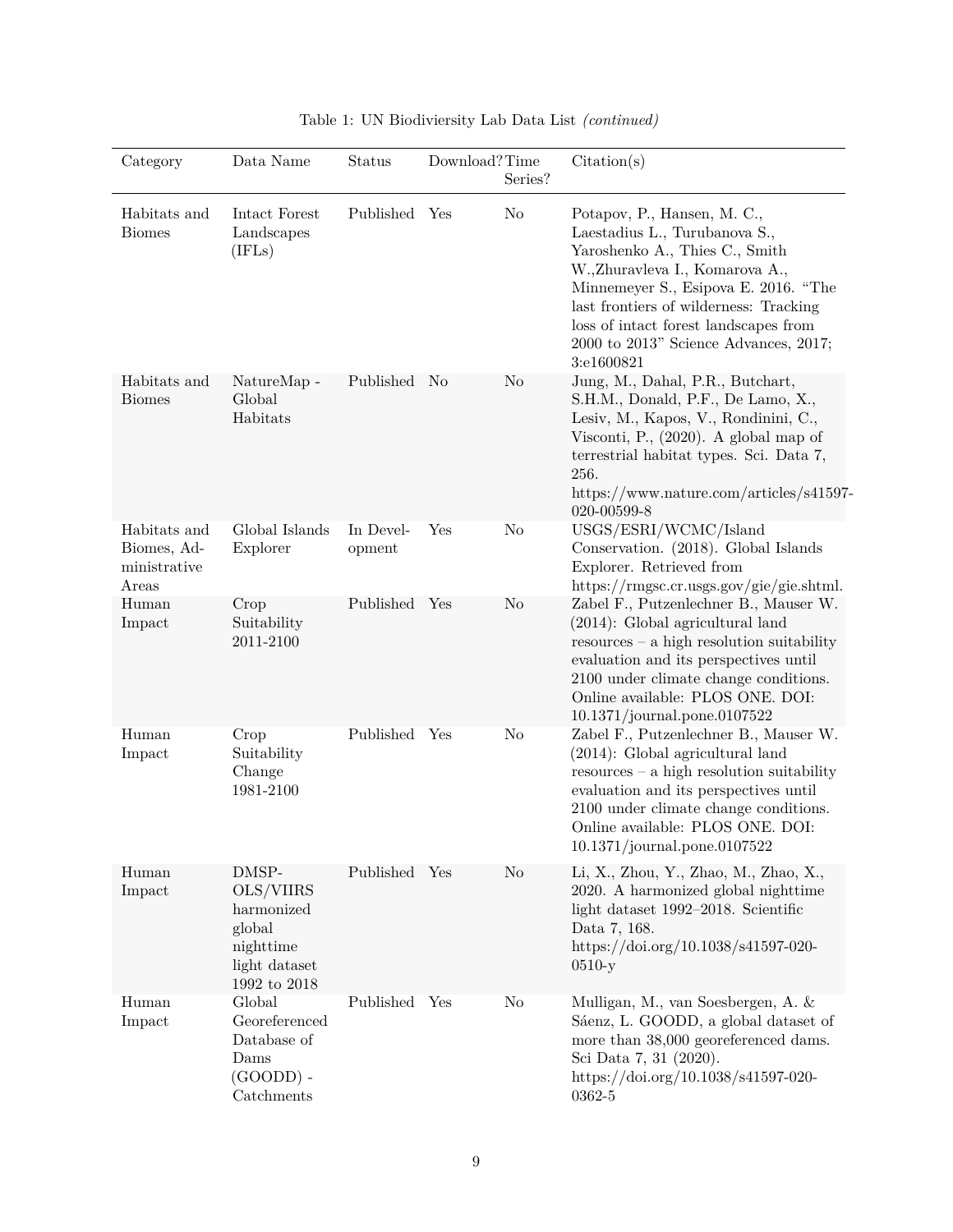| Category        | Data Name                                                                            | Status        | Download?Time | Series?        | Citation(s)                                                                                                                                                                                                                                                                                                                                                                                                                                                                                                                                                                                                       |
|-----------------|--------------------------------------------------------------------------------------|---------------|---------------|----------------|-------------------------------------------------------------------------------------------------------------------------------------------------------------------------------------------------------------------------------------------------------------------------------------------------------------------------------------------------------------------------------------------------------------------------------------------------------------------------------------------------------------------------------------------------------------------------------------------------------------------|
| Human<br>Impact | Global<br>Georeferenced<br>Database of<br>Dams<br>$(GOOD)$ -<br>Dams                 | Published Yes |               | No             | van Soesbergen, Arnout; Mulligan,<br>Mark; Sáenz, Leonardo (2020):<br>GOODD global dam dataset. figshare.<br>Dataset.<br>https://doi.org/10.6084/m9.figshare.9747686.v1                                                                                                                                                                                                                                                                                                                                                                                                                                           |
| Human<br>Impact | Global Map<br>of Irrigated<br>Areas<br>(GMIA)                                        | Published Yes |               | No             | Stefan Siebert, Verena Henrich, Karen<br>Frenken and Jacob Burke (2013).<br>Global Map of Irrigation Areas version<br>5. Rheinische<br>Friedrich-Wilhelms-University, Bonn,<br>Germany / Food and Agriculture<br>Organization of the United Nations,<br>Rome, Italy.<br>Siebert, S., Döll, P., Hoogeveen, J.,<br>Faures, J.-M., Frenken, K., Feick, S.<br>$(2005)$ : Development and validation of<br>the global map of irrigation areas.<br>Hydrology and Earth System Sciences,<br>9, 535-547.<br>Döll, P., & Siebert, S. (2000). A<br>digital global map of irrigated areas.<br>Icid Journal, $49(2)$ , 55-66. |
| Human<br>Impact | Human<br>Footprint<br>Difference<br>1993,2009 v1                                     | Published Yes |               | N <sub>o</sub> | Venter, O. et al., 2016. Sixteen years<br>of change in the global terrestrial<br>human footprint and implications for<br>biodiversity conservation. Nature<br>Communications, 7, pp.1-11.<br>Venter, O. et al. 2016. Global<br>terrestrial Human Footprint maps for<br>1993 and 2009. Scientific data, $3(1)$ ,<br>$1-10.$                                                                                                                                                                                                                                                                                        |
| Human<br>Impact | Human<br>Footprint<br>$\begin{array}{c}\text{Difference}\end{array}$<br>2000,2013 v2 | Published     | Yes           | $\rm No$       | Williams, B.A., et al. 2020. Change in<br>Terrestrial Human Footprint Drives<br>Continued Loss of In-<br>tact Ecosystems. One Earth 3, 371-382.<br>https://doi.org/10.1016/j.oneear.2020.08.009                                                                                                                                                                                                                                                                                                                                                                                                                   |
| Human<br>Impact | Human<br>Modification<br>Index                                                       | Published No  |               | No             | Theobald, D. M., Kennedy, C., Chen,<br>B., Oakleaf, J., Baruch-Mordo, S., and<br>Kiesecker, J. 2020. Earth transformed:<br>detailed mapping of global human<br>modification from 1990 to 2017, Earth<br>Syst. Sci. Data.,<br>https://doi.org/10.5194/essd-2019-252.                                                                                                                                                                                                                                                                                                                                               |
| Human<br>Impact | NatureMap -<br>Human<br>Impact on<br>Forests                                         | Published No  |               | No             | Lesiv, M., Schepaschenko, D.,<br>Buchhorn, M., See, L., Duerauer, M.,<br>Georgieva, I.,  Blyshchyk, I. (2020).<br>Methodology for generating a global<br>forest management layer. Zenodo.                                                                                                                                                                                                                                                                                                                                                                                                                         |

| Table 1: UN Biodiviersity Lab Data List (continued) |  |
|-----------------------------------------------------|--|
|-----------------------------------------------------|--|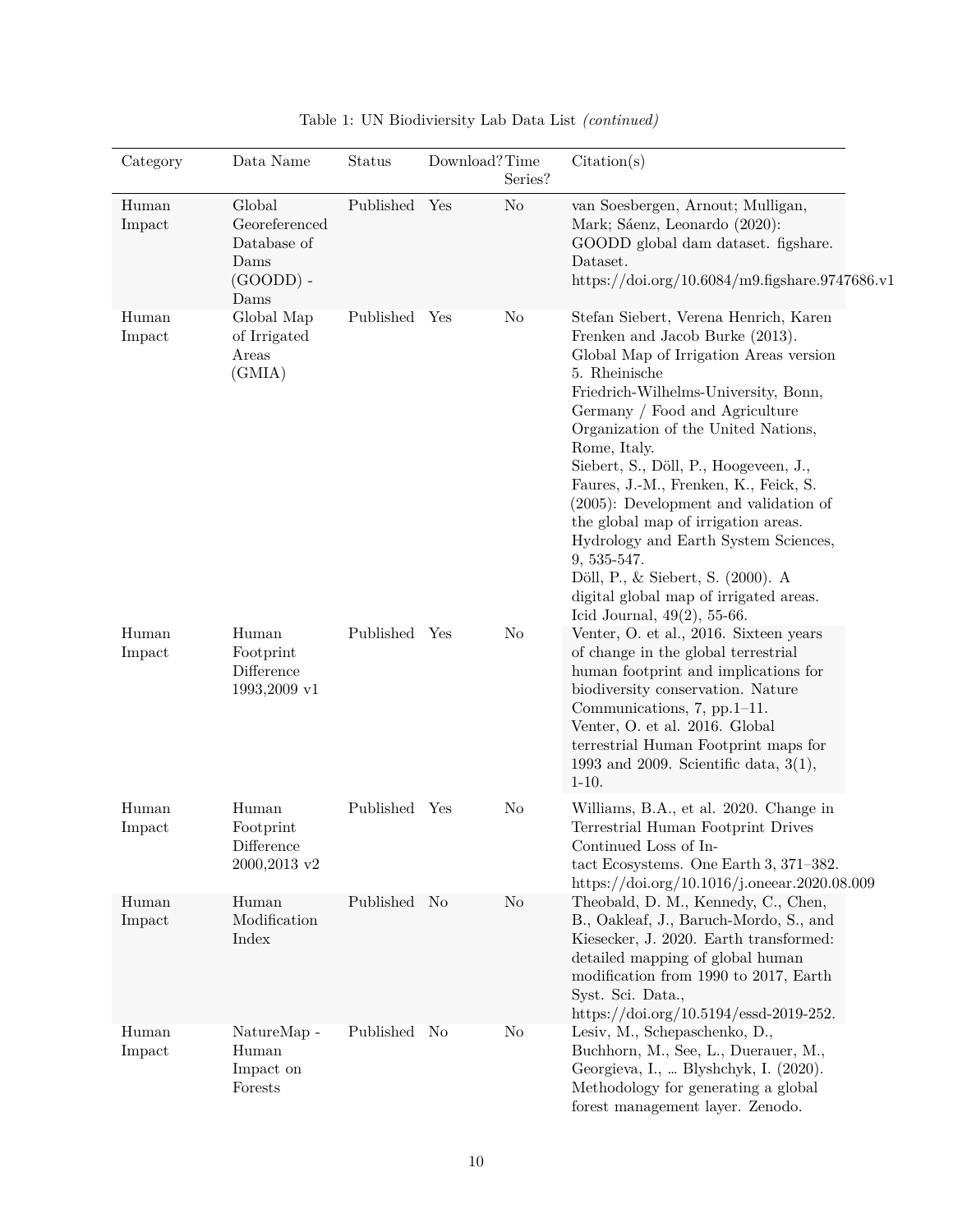| Category        | Data Name                                                             | <b>Status</b>       | Download?Time  | Series?        | Citation(s)                                                                                                                                                                                                                                                  |
|-----------------|-----------------------------------------------------------------------|---------------------|----------------|----------------|--------------------------------------------------------------------------------------------------------------------------------------------------------------------------------------------------------------------------------------------------------------|
| Human<br>Impact | NatureMap -<br>Human<br>Pressures                                     | Published           | N <sub>o</sub> | No             | UNEP-WCMC (2020). Human<br>pressures on biodiversity, water and<br>carbon. Cambridge, UK.                                                                                                                                                                    |
| Human<br>Impact | <b>VIIRS</b><br>Nightlights<br>2014-2020                              | Published Yes       |                | $\rm No$       | Stephen Mills, Stephanie Weiss, and<br>Calvin Liang "VIIRS day/night band<br>(DNB) stray light characterization and<br>correction", Proc. SPIE 8866, Earth<br>Observing Systems XVIII, 88661P (23)<br>September 2013);<br>https://doi.org/10.1117/12.2023107 |
| Human<br>Impact | World Atlas<br>of Desertifica-<br>tion-<br>Convergence<br>of Evidence | Published No        |                | N <sub>o</sub> | Cherlet, M., Hutchinson, C., Reynolds,<br>J., Hill, J., Sommer, S., von Maltitz, G.<br>(Eds.), World Atlas of Desertification,<br>Publication Office of the European<br>Union, Luxembourg, 2018.<br>doi:10.2760/06292                                        |
| Land Cover      | Dynamic<br>World                                                      | In Devel-<br>opment | No             | $\rm No$       | NatGeo                                                                                                                                                                                                                                                       |
| Land Cover      | ESA CCI<br>Land Cover<br>1993-2018                                    | Published           | No             | N <sub>o</sub> | European Space Agency Climate<br>Change Initiative, Land Cover project.<br>2017. 300m Annual Global Land<br>Cover Time Series from 1992 to 2015.<br>Retrieved from<br>http://maps.elie.ucl.ac.be/CCI/viewer/.                                                |
| Land Cover      | ESA CCI<br>Land Cover<br>$\,2015$                                     | Published No        |                | No             | European Space Agency Climate<br>Change Initiative, Land Cover project.<br>2017. 300m Annual Global Land<br>Cover Time Series from 1992 to 2015.<br>Retrieved from<br>http://maps.elie.ucl.ac.be/CCI/viewer/.                                                |
| Land Cover      | <b>ESA CGLS</b><br>Land Cover<br>2015-2019<br>(100m)                  | Published Yes       |                | N <sub>o</sub> | Buchhorn, M.; Lesiv, M.; Tsendbazar,<br>N. - E. ; Herold, M. ; Bertels, L. ;<br>Smets, B. Copernicus Global Land<br>Cover Layers—Collection 2. Remote<br>Sensing 2020, 12Volume 108, 1044.<br>doi:10.3390/rs12061044                                         |

# Table 1: UN Biodiviersity Lab Data List *(continued)*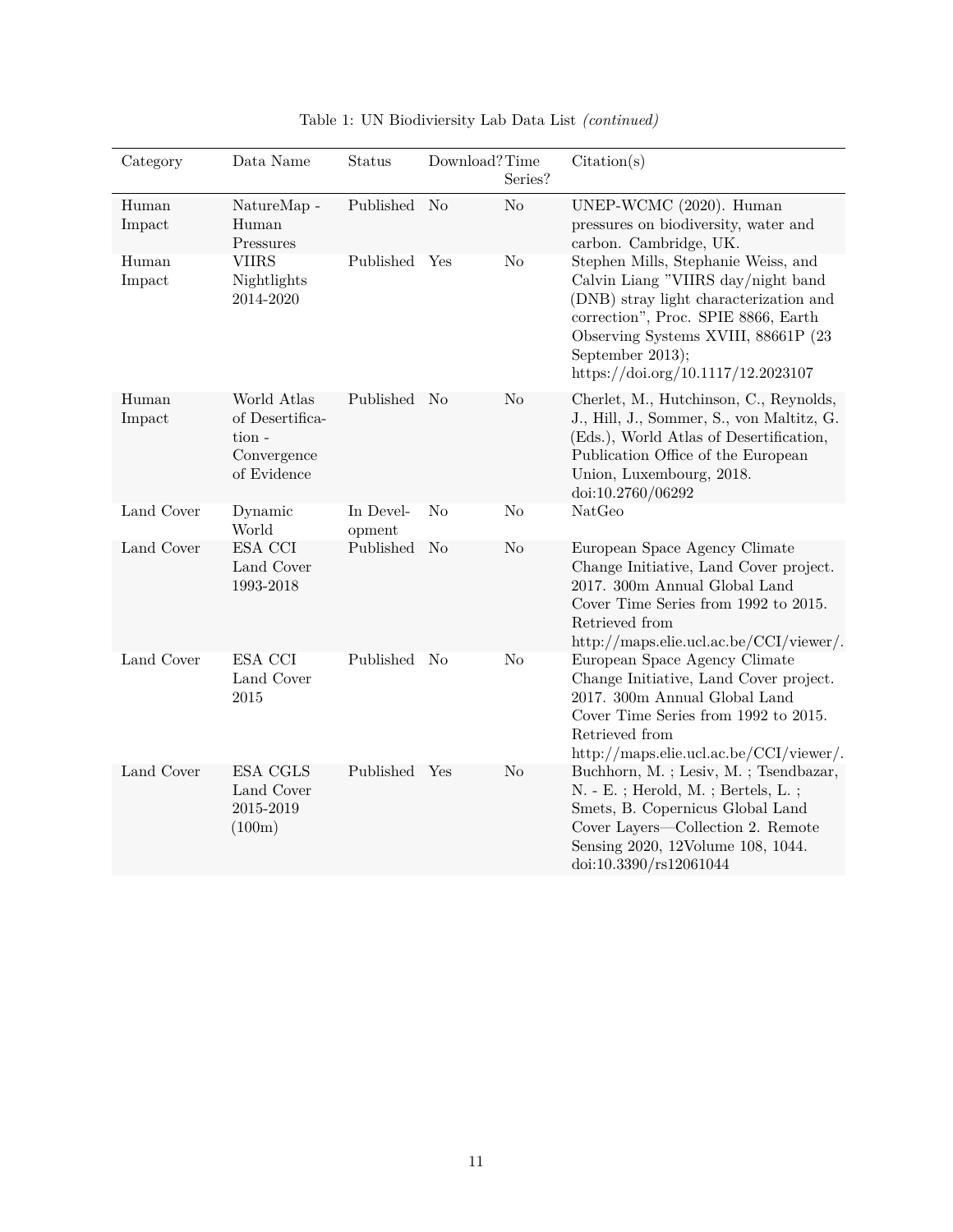| Category   | Data Name                                         | Status              | Download?Time | Series? | Citation(s)                                                                                                                                                                                                                                                                                                                                                                                                                                                                                                                                                                                                                                                                                                                                                       |
|------------|---------------------------------------------------|---------------------|---------------|---------|-------------------------------------------------------------------------------------------------------------------------------------------------------------------------------------------------------------------------------------------------------------------------------------------------------------------------------------------------------------------------------------------------------------------------------------------------------------------------------------------------------------------------------------------------------------------------------------------------------------------------------------------------------------------------------------------------------------------------------------------------------------------|
| Land Cover | Global<br>Ecological<br>Coastal Units<br>(ECUs)   | In Devel-<br>opment | NA            | No      | Sayre, R., S. Noble, S. Hamann, R.<br>Smith, D. Wright, S. Breyer, K. Butler,<br>K. Van Graafeiland, C. Frye, D.<br>Karagulle, D. Hopkins, D. Stephens, K.<br>Kelly, Z, basher, D. Burton, J. Cress,<br>K. Atkins, D. van Sistine, B. Friesen,<br>B. Allee, T. Allen, P. Aniello, I Asaad,<br>M. Costello, K. Goodin, P. Harris, M.<br>Kavanaugh, H. Lillis, E. Manca, F.<br>Muller-Karger, B. Nyberg, R. Parsons,<br>J. Saarinen, J. Steiner, and A. Reed.<br>2018. A new 30 meter resolution<br>global shoreline vector and associated<br>global islands database for the<br>development of standardized global<br>ecological coastal units. Journal of<br>Operational Oceanography $- A$ Special<br>Blue Planet Edition.<br>DOI:10.1080/1755876X.2018.1529714. |
| Marine     | Allen Coral<br>Atlas                              | In Devel-<br>opment | No            | No      | Allen Coral Atlas (2020). Imagery,<br>maps and monitoring of the worlds<br>tropical coral reefs. Zendodo. DOI:<br>$\frac{\text{doi.org}}{10.5281}\text{/zenodo}.3833242$<br>Lyons et al $(2020)$ Mapping the<br>world's coral reefs using a global<br>multiscale earth observation<br>framework. Remote Sensing in Ecology<br>and Evolution. DOI:10.1002/ $r$ se2.157                                                                                                                                                                                                                                                                                                                                                                                             |
| Marine     | Cumulative<br>Ocean Impact<br>$-2013 - 1$         | Published Yes       |               | No      | Halpern, B. S. et al. Spatial and<br>temporal changes in cumulative<br>human impacts on the world's ocean.<br>Nat. Commun. 6:7615 doi:<br>10.1038/ncomms8615 (2015).                                                                                                                                                                                                                                                                                                                                                                                                                                                                                                                                                                                              |
| Marine     | Global<br>Distribution<br>of Cold-Water<br>Corals | Published No        |               | No      | Freiwald A, Rogers A, Hall-Spencer J,<br>Guinotte JM, Davies AJ, Yesson C,<br>Martin CS, Weatherdon LV (2017).<br>Global distribution of cold-water<br>corals (version $5.0$ ). Fifth update to<br>the dataset in Freiwald et al. (2004)<br>by UNEP-WCMC, in collaboration<br>with Andre Freiwald and John<br>Guinotte. Cambridge (UK): UN<br>Environment World Conservation<br>Monitoring Centre. URL:<br>http://data.unep-wcmc.org/datasets/3                                                                                                                                                                                                                                                                                                                   |

Table 1: UN Biodiviersity Lab Data List *(continued)*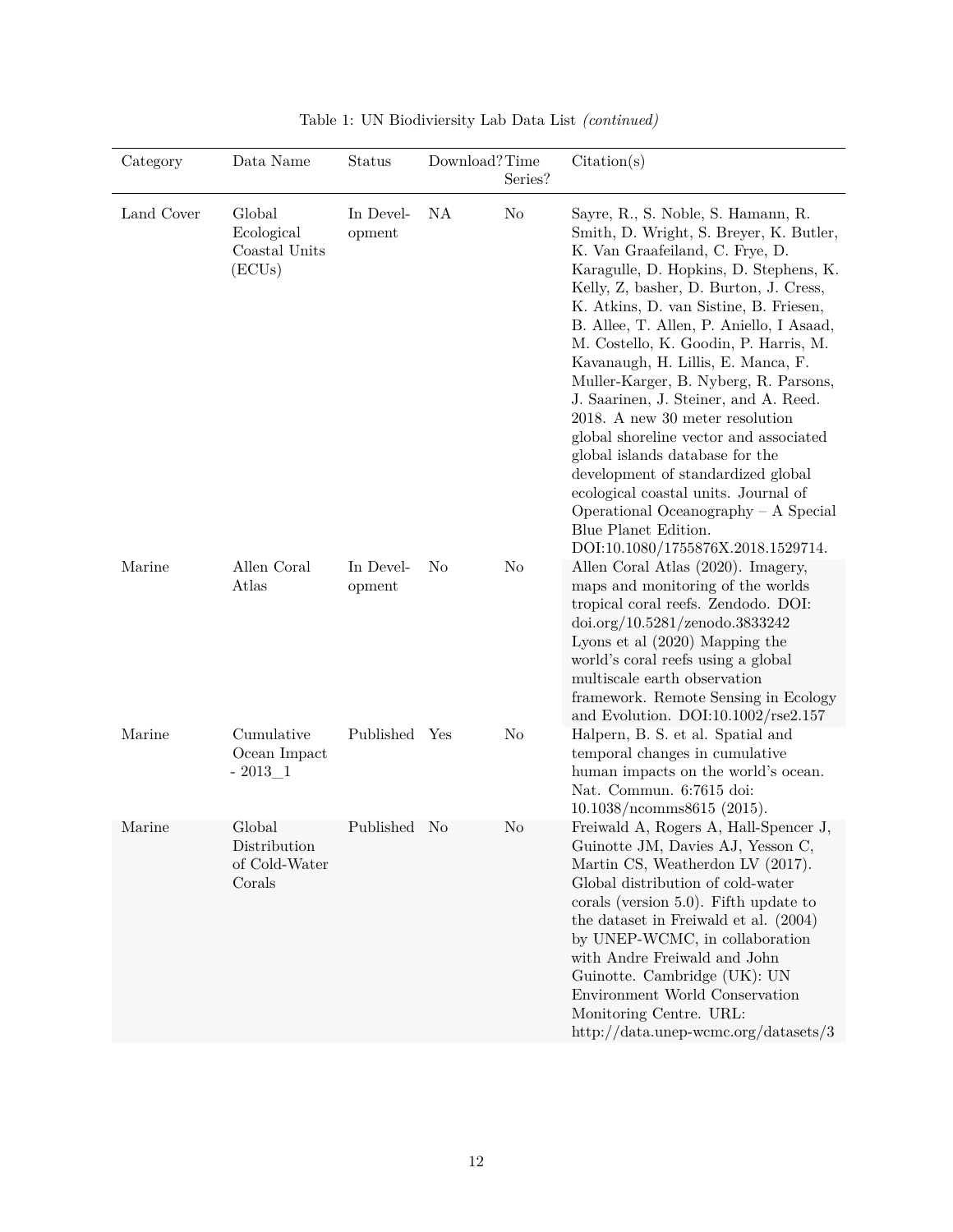| Category | Data Name                                                         | Status              | Download?Time | Series?        | Citation(s)                                                                                                                                                                                                                                                                                                                                                                                                                                           |
|----------|-------------------------------------------------------------------|---------------------|---------------|----------------|-------------------------------------------------------------------------------------------------------------------------------------------------------------------------------------------------------------------------------------------------------------------------------------------------------------------------------------------------------------------------------------------------------------------------------------------------------|
| Marine   | Global<br>Distribution<br>of<br>Saltmarshes                       | Published           | No            | N <sub>o</sub> | Mcowen C, Weatherdon LV, Bochove<br>J, Sullivan E, Blyth S, Zockler C,<br>Stanwell-Smith D, Kingston N, Martin<br>CS, Spalding M, Fletcher S (2017). A<br>global map of saltmarshes.<br>Biodiversity Data Journal 5: e11764.<br>Paper DOI:<br>https://doi.org/10.3897/BDJ.5.e11764;<br>Data URL: http://data.unep-<br>wcmc.org/datasets/43<br>(v.6)                                                                                                   |
| Marine   | Global<br>Distribution<br>of Seagrasses                           | Published No        |               | No             | UNEP-WCMC, Short FT (2020).<br>Global distribution of seagrasses<br>(version 7.0). Seventh update to the<br>data layer used in Green and Short<br>$(2003)$ . Cambridge $(UK)$ : UN<br>Environment World Conservation<br>Monitoring Centre. URL:<br>http://data.unep-wcmc.org/datasets/7                                                                                                                                                               |
| Marine   | Global<br>Distribution<br>of<br>Warm-Water<br>Coral Reefs         | Published No        |               | No             | UNEP-WCMC, WorldFish Centre,<br>WRI, TNC (2018). Global distribution<br>of warm-water coral reefs, compiled<br>from multiple sources including the<br>Millennium Coral Reef Mapping<br>Project. Version 4.0. Includes<br>contributions from IMaRS-USF and<br>IRD $(2005)$ , IMaRS-USF $(2005)$ and<br>Spalding et al. (2001). Cambridge<br>(UK): UN Environment World<br>Conservation Monitoring Centre. URL:<br>http://data.unep-wcmc.org/datasets/1 |
| Marine   | Global<br>Ecological<br>Marine Units<br>$(EMUs)$ -<br>prototype   | In Devel-<br>opment | NA            | No             | To be confirmed.<br>https://livingatlas.arcgis.com/emu/?lat=-<br>79.33473133174152&lng=-<br>69.37363509076536&zoom=6                                                                                                                                                                                                                                                                                                                                  |
| Marine   | Global<br>Fishing<br>Watch: Total<br><b>Fishing Hours</b><br>2016 | Published NA        |               | N <sub>o</sub> | Kroodsma, D. A., Mayorga, J.,<br>Hochberg, T., Miller, N. A., Boerder,<br>K., Ferretti, F.,  & Woods, P. (2018).<br>Tracking the global footprint of<br>fisheries. Science, 359(6378), 904-908.                                                                                                                                                                                                                                                       |
| Marine   | Global<br>Intertidal<br>Change                                    | Published Yes       |               | N <sub>o</sub> | Murray N. J., Phinn S. R., DeWitt M.,<br>Ferrari R., Johnston R., Lyons M. B.,<br>Clinton N., Thau D. & Fuller R. A.<br>$(2019)$ The global distribution and<br>trajectory of tidal flats. Nature.<br>565:222-225.<br>http://dx.doi.org/10.1038/s41586-018-<br>0805-8                                                                                                                                                                                 |

|  |  | Table 1: UN Biodiviersity Lab Data List (continued) |  |  |  |  |  |
|--|--|-----------------------------------------------------|--|--|--|--|--|
|--|--|-----------------------------------------------------|--|--|--|--|--|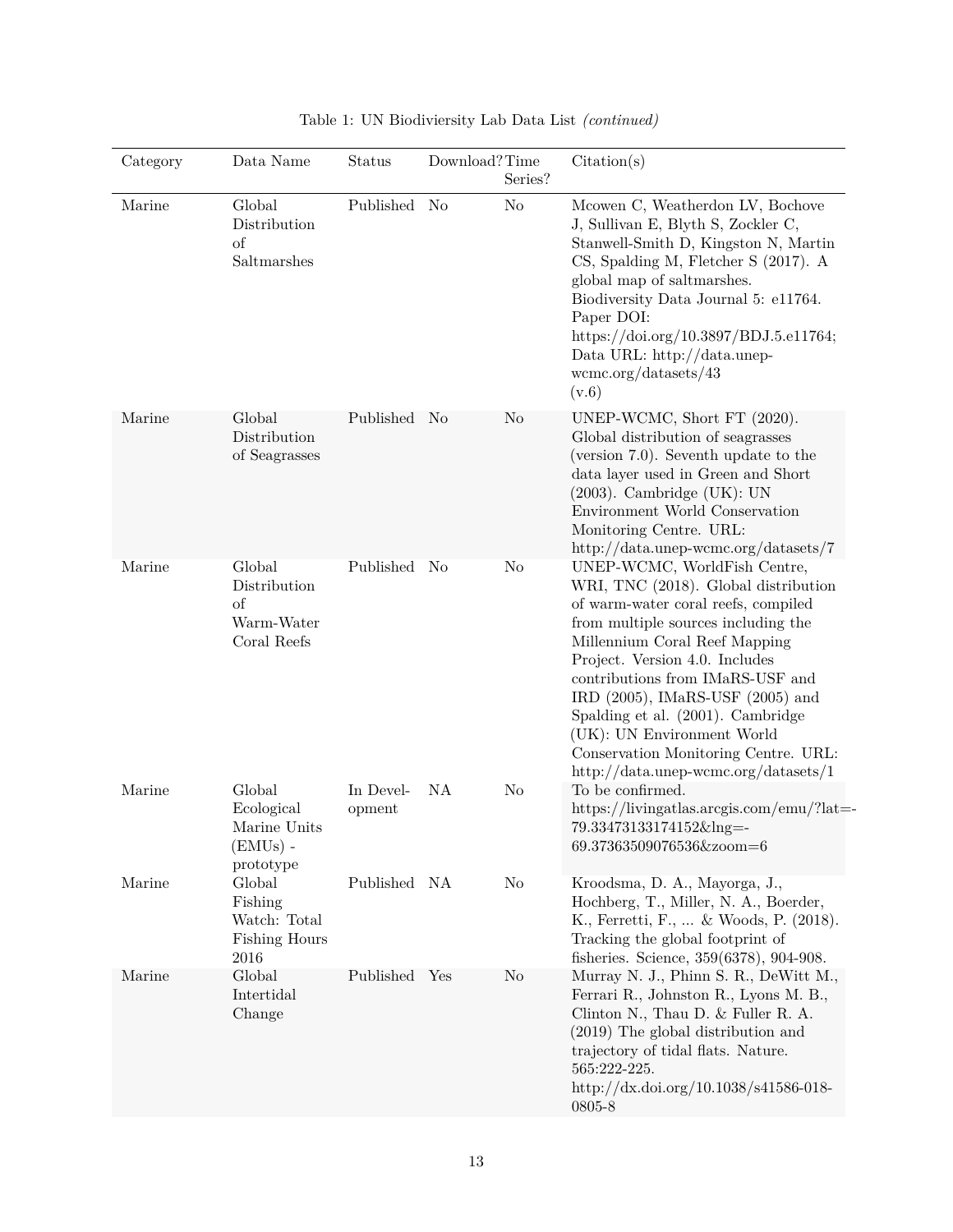| Category | Data Name                                                                          | Status        | Download?Time  | Series?        | Citation(s)                                                                                                                                                                                                                                                                                                                               |
|----------|------------------------------------------------------------------------------------|---------------|----------------|----------------|-------------------------------------------------------------------------------------------------------------------------------------------------------------------------------------------------------------------------------------------------------------------------------------------------------------------------------------------|
| Marine   | Global<br>Surface Water<br>- Maximum<br>Water Extent<br>1984-2018                  | Published No  |                | N <sub>o</sub> | Jean-Francois Pekel, Andrew Cottam,<br>Noel Gorelick, Alan S. Belward,<br>High-resolution mapping of global<br>surface water and its long-term<br>changes. Nature 540, 418-422 (2016).<br>doi:10.1038/nature20584                                                                                                                         |
| Marine   | Global<br>Surface Water<br>- Occurrence<br>1984-2018                               | Published     | No             | No             | Jean-Francois Pekel, Andrew Cottam,<br>Noel Gorelick, Alan S. Belward,<br>High-resolution mapping of global<br>surface water and its long-term<br>changes. Nature 540, 418-422 (2016).<br>(doi:10.1038/nature20584)                                                                                                                       |
| Marine   | Global<br>Surface Water<br>- Occurrence<br>Change<br>Intensity<br>1984-2018        | Published     | N <sub>o</sub> | No             | Jean-Francois Pekel, Andrew Cottam,<br>Noel Gorelick, Alan S. Belward,<br>High-resolution mapping of global<br>surface water and its long-term<br>changes. Nature 540, 418-422 (2016).<br>(doi:10.1038/nature20584)                                                                                                                       |
| Marine   | Global<br>Surface Water<br>- Recurrence<br>1984-2018                               | Published     | N <sub>o</sub> | No             | Jean-Francois Pekel, Andrew Cottam,<br>Noel Gorelick, Alan S. Belward,<br>High-resolution mapping of global<br>surface water and its long-term<br>changes. Nature 540, 418-422 (2016).<br>(doi:10.1038/nature20584)                                                                                                                       |
| Marine   | Global<br>Surface Water<br>- Seasonality<br>2014-2018                              | Published     | N <sub>o</sub> | N <sub>o</sub> | Jean-Francois Pekel, Andrew Cottam,<br>Noel Gorelick, Alan S. Belward,<br>High-resolution mapping of global<br>surface water and its long-term<br>changes. Nature 540, 418-422 (2016).<br>(doi:10.1038/nature20584)                                                                                                                       |
| Marine   | Global<br>Surface Water<br>- Transitions<br>2000-2018<br>(SDG 6.6.1)<br>Indicator) | Published No  |                | N <sub>o</sub> | Jean-Francois Pekel, Andrew Cottam,<br>Noel Gorelick, Alan S. Belward,<br>High-resolution mapping of global<br>surface water and its long-term<br>changes. Nature 540, 418-422 (2016).<br>(doi:10.1038/nature20584)                                                                                                                       |
| Marine   | Marine<br>Ecoregions of<br>the World<br>(MEOW)                                     | Published Yes |                | No             | Spalding MD, Fox HE, Allen GR,<br>Davidson N, Ferdaña ZA, Finlayson<br>M, Halpern BS, Jorge MA, Lombana<br>A, Lourie SA, Martin KD, McManus<br>E, Molnar J, Recchia CA, Robertson J<br>$(2007)$ . Marine Ecoregions of the<br>World: a bioregionalization of coast<br>and shelf areas. BioScience $57:$<br>573-583. doi: 10.1641/B570707. |

| Table 1: UN Biodiviersity Lab Data List (continued) |  |
|-----------------------------------------------------|--|
|-----------------------------------------------------|--|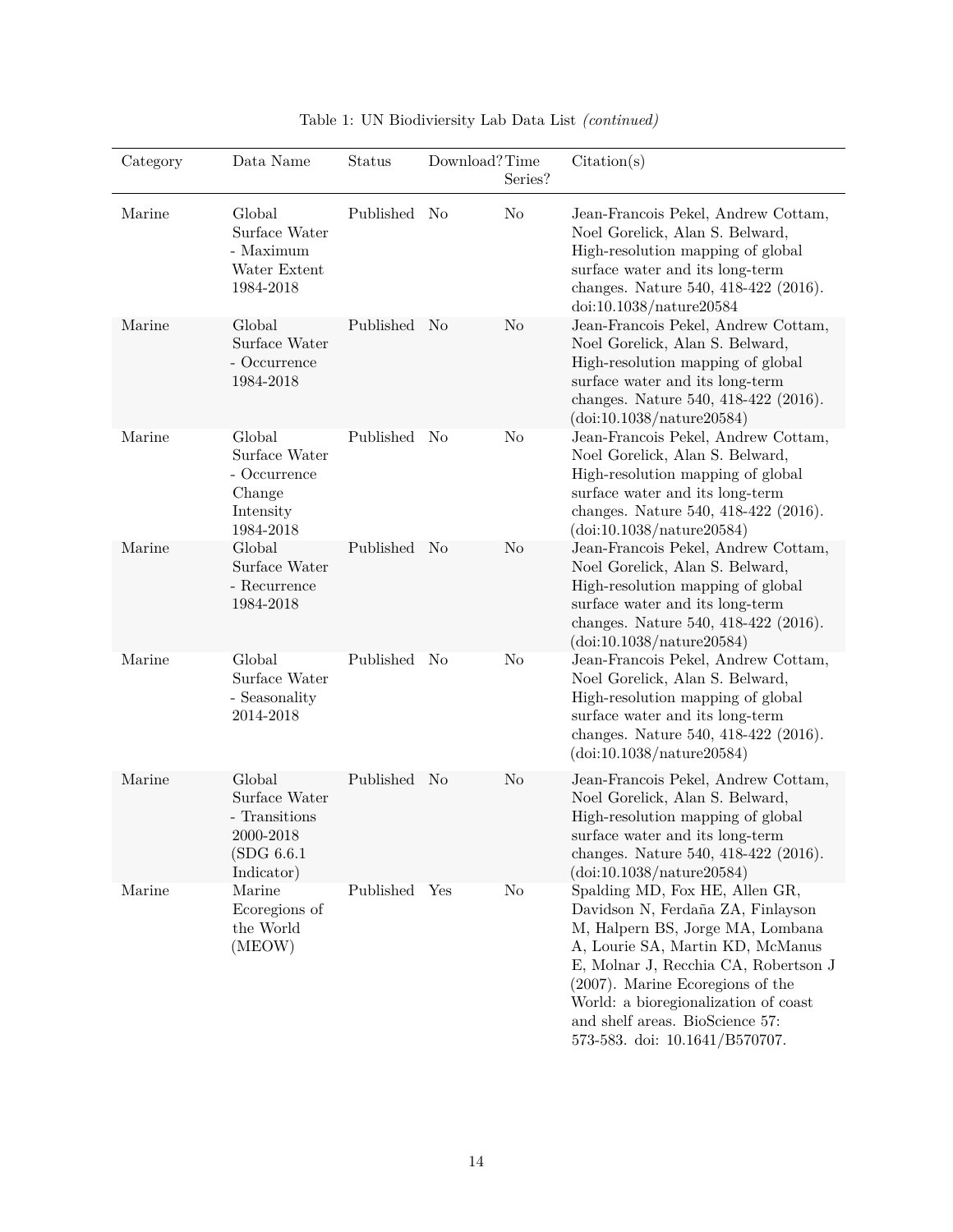| Category                                        | Data Name                                                   | <b>Status</b>       | $\operatorname{Download?Time}$ | Series?        | Citation(s)                                                                                                                                                                                                                                                                                                                                                                                                                                                                                                                                                                                                                                                                                                                                                                                              |
|-------------------------------------------------|-------------------------------------------------------------|---------------------|--------------------------------|----------------|----------------------------------------------------------------------------------------------------------------------------------------------------------------------------------------------------------------------------------------------------------------------------------------------------------------------------------------------------------------------------------------------------------------------------------------------------------------------------------------------------------------------------------------------------------------------------------------------------------------------------------------------------------------------------------------------------------------------------------------------------------------------------------------------------------|
| Marine                                          | Marine<br>Pollution<br>Index                                | Published Yes       |                                | N <sub>o</sub> | Halpern, B. S. et al. Spatial and<br>temporal changes in cumulative<br>human impacts on the world's ocean.<br>Nat. Commun. 6:7615 doi:<br>10.1038/ncomms8615 (2015).                                                                                                                                                                                                                                                                                                                                                                                                                                                                                                                                                                                                                                     |
| Marine                                          | Pelagic<br>Provinces of<br>the world<br>(PPOW)              | Published No        |                                | N <sub>o</sub> | Spalding, M. D., Agostini, V. N., Rice,<br>J., & Grant, S. M. (2012). Pelagic<br>provinces of the world: a<br>biogeographic classification of the<br>world's surface pelagic waters. Ocean<br>$&$ Coastal Management, 60, 19-30.                                                                                                                                                                                                                                                                                                                                                                                                                                                                                                                                                                         |
| Natural<br>Hazards                              | <b>MODIS</b><br>Active Fires -<br>All Fires                 | Published Yes       |                                | N <sub>o</sub> | NASA Near Real-Time and MCD14DL<br>MODIS Active Fire Detections (WMS<br>format). Data set. Available online<br>[https://earthdata.nasa.gov/active-fire-<br>data                                                                                                                                                                                                                                                                                                                                                                                                                                                                                                                                                                                                                                          |
| Protected<br>and<br>Conserved<br>Areas          | Marine<br>Protected<br>Areas                                | Published No        |                                | N <sub>o</sub> | UNEP-WCMC, 2020. The World<br>Database on Protected Areas (WDPA)<br>[On-line]. Available at:<br>www.protectedplanet.net.                                                                                                                                                                                                                                                                                                                                                                                                                                                                                                                                                                                                                                                                                 |
| Protected<br>and<br>Conserved<br>Areas          | Protected<br>Area<br>Connectivity<br>(ProtConn)             | Published Yes       |                                | No             | Saura, S., Bertzky, B., Bastin, L.,<br>Battistella, L., Mandrici, A., Dubois,<br>G., 2018. Protected area connectivity:<br>Shortfalls in global targets and<br>country-level priorities. Biological<br>Conservation 219, 53-67.<br>https://doi.org/10.1016/j.biocon.2017.12.020                                                                                                                                                                                                                                                                                                                                                                                                                                                                                                                          |
| Protected<br>and<br>Conserved<br>$_{\rm Areas}$ | Protected<br>Areas<br>Management<br>Effectiveness<br>(PAME) | In Devel-<br>opment | N <sub>o</sub>                 | $\rm No$       | Hockings, M., Stolton, S., Leverington,<br>F., Dudley, N. and Courrau, J. (2006).<br>Evaluating Effectiveness: A framework<br>for assessing management effectiveness<br>of protected areas. 2nd edition. IUCN,<br>Gland, Switzerland and Cambridge,<br>UK. $xiv + 105$ pp. Geldmann, J.,<br>Coad, L., Barnes, M., Craigie, I.D.,<br>Hockings, M., Knights, K.,<br>Leverington, F., Cuadros, I.C.,<br>Zamora, C., Woodley, S. and Burgess,<br>N.D., 2015. Changes in protected area<br>management effectiveness over time: A<br>global analysis. Biological<br>Conservation, 191, pp.692-699.<br>Leverington, F., Costa, K.L., Pavese,<br>H., Lisle, A. and Hockings, M., 2010.<br>A global analysis of protected area<br>management effectiveness.<br>Environmental management, $46(5)$ ,<br>pp.685-698. |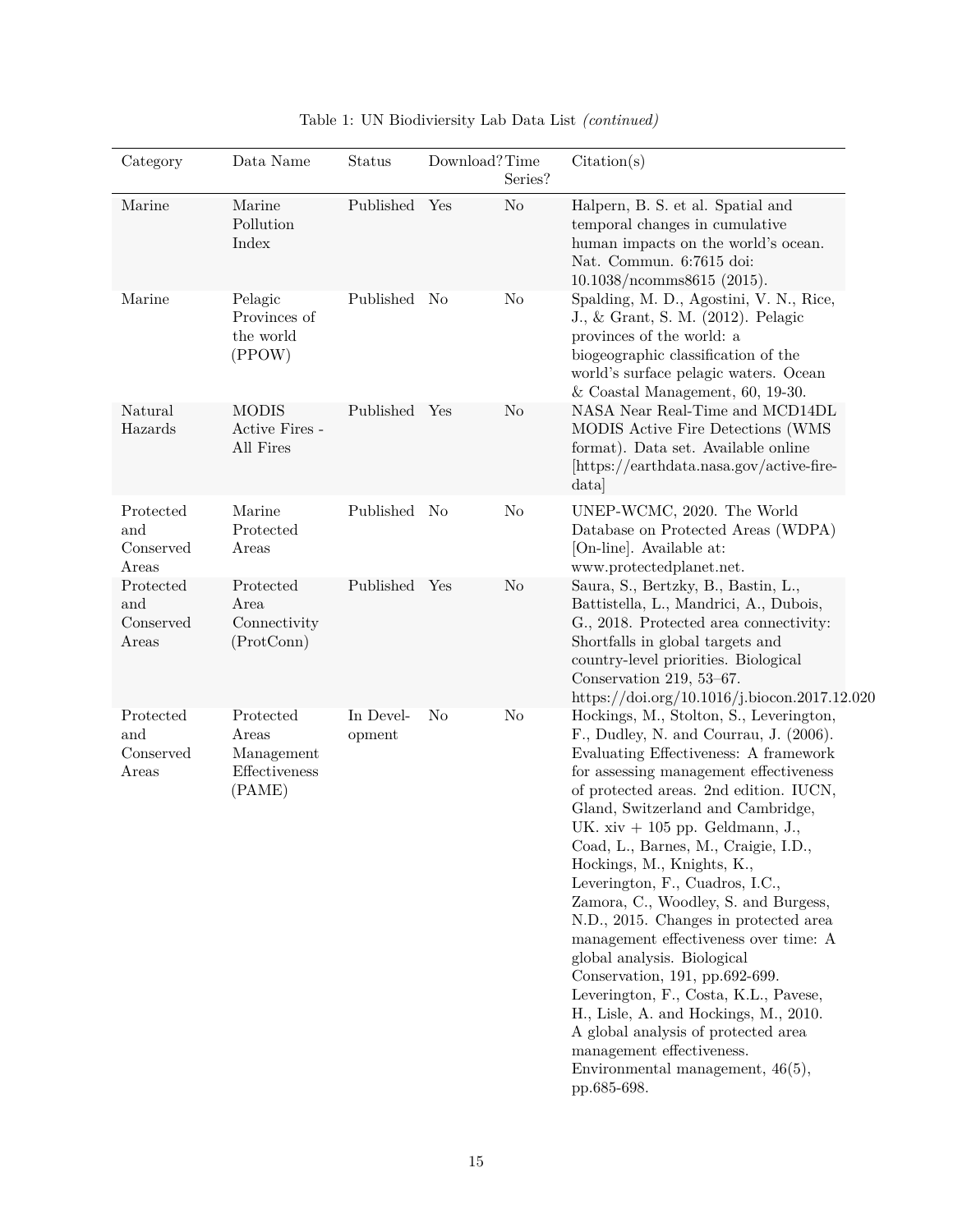| Category                               | Data Name                                                                                                                                        | Status              | Download?Time  | Series?        | Citation(s)                                                                                                                                                                                                                                                                                                                                                                                                                                     |
|----------------------------------------|--------------------------------------------------------------------------------------------------------------------------------------------------|---------------------|----------------|----------------|-------------------------------------------------------------------------------------------------------------------------------------------------------------------------------------------------------------------------------------------------------------------------------------------------------------------------------------------------------------------------------------------------------------------------------------------------|
| Protected<br>and<br>Conserved<br>Areas | Protected<br>Planet <sup>®</sup> :<br>World<br>Database on<br>Other<br>Effective<br>Area-based<br>Conservation<br><b>Measures</b><br>$(WD-OECM)$ | In Devel-<br>opment | N <sub>o</sub> | N <sub>o</sub> | NA                                                                                                                                                                                                                                                                                                                                                                                                                                              |
| Protected<br>and<br>Conserved<br>Areas | Terrestrial<br>Protected<br>Areas                                                                                                                | Published No        |                | N <sub>o</sub> | UNEP-WCMC, 2020. The World<br>Database on Protected Areas (WDPA)<br>[On-line]. Available at:<br>www.protectedplanet.net.                                                                                                                                                                                                                                                                                                                        |
| Protected<br>and<br>Conserved<br>Areas | <b>UNESCO</b><br>Biosphere<br>Reserves                                                                                                           | Published NA        |                | N <sub>o</sub> | UNEP-WCMC, 2020. The World<br>Database on Protected Areas (WDPA)<br>[On-line]. Available at:<br>www.protectedplanet.net.                                                                                                                                                                                                                                                                                                                        |
| Protected<br>and<br>Conserved<br>Areas | <b>UNESCO</b><br>World<br>Heritage Sites                                                                                                         | Published NA        |                | N <sub>o</sub> | UNESCO World Heritage Centre,<br>(2020). World Heritage List. Retrieved<br>from https://whc.unesco.org/en/list/.                                                                                                                                                                                                                                                                                                                                |
| Protected<br>and<br>Conserved<br>Areas | World<br>Database on<br>Protected<br>Areas                                                                                                       | Published No        |                | N <sub>o</sub> | UNEP-WCMC and IUCN (2020),<br>Protected Planet: The World<br>Database on Protected Areas (WDPA)<br>[On-line], [insert month/year of the<br>version used], Cambridge, UK:<br>UNEP-WCMC and IUCN Available at:<br>www.protectedplanet.net.                                                                                                                                                                                                        |
| Restoration                            | NatureMap -<br>Areas of<br>global<br>significance<br>for restoration                                                                             | Published No        |                | N <sub>o</sub> | Jung, M., et al. (2020). Areas of global<br>importance for terrestrial biodiversity,<br>carbon, and water. BioRxiv.<br>biorxiv.org/content/10.1101/2020.04.16.021444v1                                                                                                                                                                                                                                                                          |
| Socio-<br>Economic                     | Accessibility<br>to Cities<br>(2015)                                                                                                             | Published Yes       |                | No             | D.J. Weiss, A. Nelson, H.S. Gibson, W.<br>Temperley, S. Peedell, A. Lieber, M.<br>Hancher, E. Poyart, S. Belchior, N.<br>Fullman, B. Mappin, U. Dalrymple, J.<br>Rozier, T.C.D. Lucas, R.E. Howes, L.S.<br>Tusting, S.Y. Kang, E. Cameron, D.<br>Bisanzio, K.E. Battle, S. Bhatt, and<br>P.W. Gething. A global map of travel<br>time to cities to assess inequalities in<br>accessibility in 2015. (2018). Nature.<br>doi:10.1038/nature25181. |

Table 1: UN Biodiviersity Lab Data List *(continued)*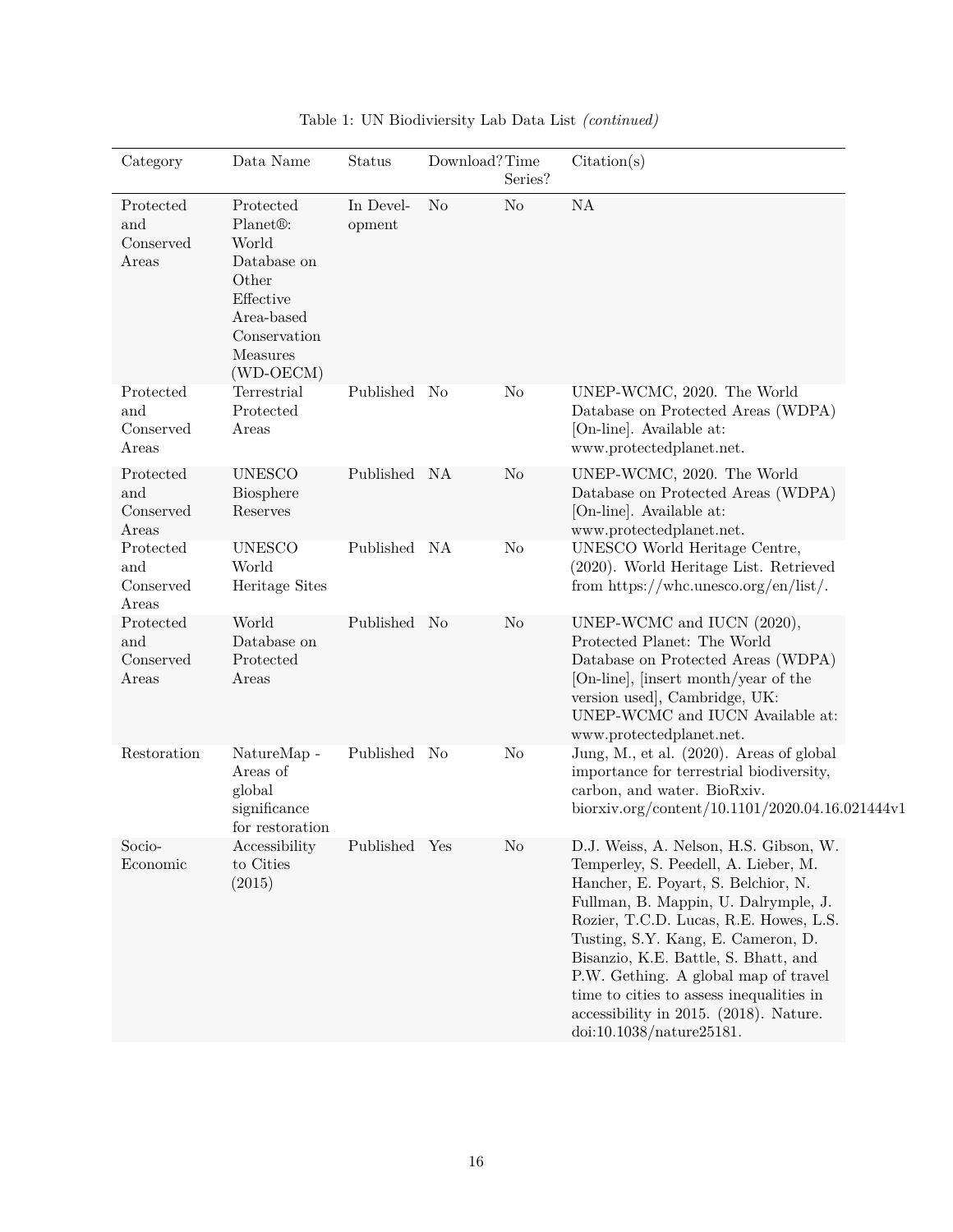| Category           | Data Name                                                                                          | Status        | Download?Time | Series?        | Citation(s)                                                                                                                                                                                                                                                                                                                                                                  |  |
|--------------------|----------------------------------------------------------------------------------------------------|---------------|---------------|----------------|------------------------------------------------------------------------------------------------------------------------------------------------------------------------------------------------------------------------------------------------------------------------------------------------------------------------------------------------------------------------------|--|
| Socio-<br>Economic | Global Grid<br>of<br>Probabilities<br>of Urban<br>Expansion to<br>2030                             | Published Yes |               | No             | Seto, K., B. Güneralp, and L.R.<br>Hutyra. 2016. Global Grid of<br>Probabilities of Urban Expansion to<br>2030. Palisades, NY: NASA<br>Socioeconomic Data and Applications<br>Center (SEDAC).<br>https://doi.org/10.7927/H4Z899CG.<br>Accessed November 25, 2020.                                                                                                            |  |
| Socio-<br>Economic | Global Solar<br>Atlas: Yearly<br>Average<br>Potential<br>Photovoltaic<br>Electricity<br>Production | Published Yes |               | No             | ESMAP. 2020. Global Photovoltaic<br>Power Potential by Country.<br>Washington, DC: World Bank.<br>https://globalsolaratlas.info Global<br>Solar Atlas 2.0 : Technical Report<br>(English). Energy Sector Management<br>Assistance Program<br>Washington, D.C. : World Bank Group.<br>http://documents.worldbank.org/curated/en/529431592<br>Solar-Atlas-2-0-Technical-Report |  |
| Socio-<br>Economic | Global<br>subnational<br>infant<br>mortality<br>rates $(2015)$                                     | Published Yes |               | N <sub>o</sub> | Center for International Earth Science<br>Information Network - CIESIN -<br>Columbia University. 2005. Poverty<br>Mapping Project: Global Subnational<br>Infant Mortality Rates. Palisades, NY:<br>NASA Socioeconomic Data and<br>Applications Center (SEDAC).<br>http://dx.doi.org/10.7927/H4PZ56R2.                                                                        |  |
| Socio-<br>Economic | Gridded<br>Livestock of<br>the World 3<br>(GLW3)                                                   | Published Yes |               | No             | Gilbert M, G Nicolas et al. (2018)<br>Global Distribution Data for Cattle,<br>Buffaloes, Horses, Sheep, Goats, Pigs,<br>Chickens and Ducks in 2010. Nature<br>Scientific data, 5:180227. doi:<br>10.1038/sdata.2018.227<br>https://doi.org/10.1038/sdata.2018.227                                                                                                            |  |

| Table 1: UN Biodiviersity Lab Data List (continued) |
|-----------------------------------------------------|
|-----------------------------------------------------|